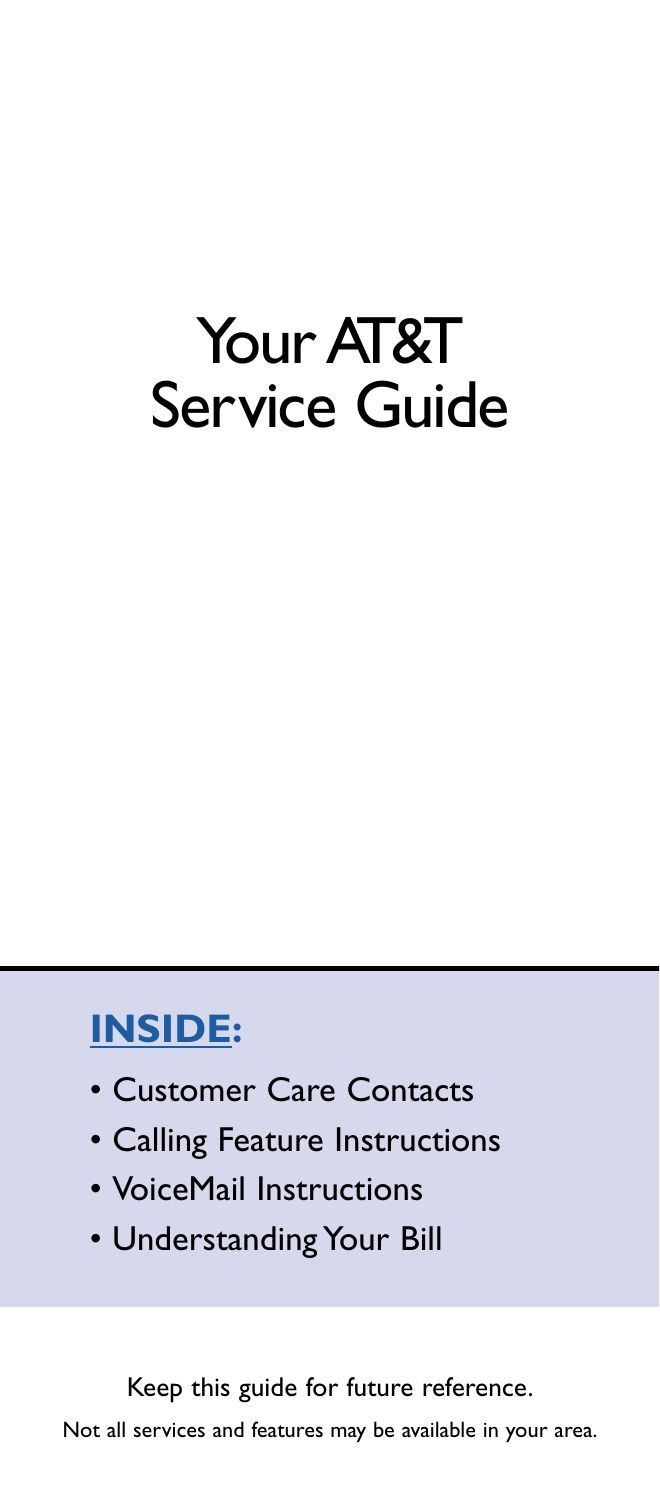Welcome to AT&T Local Service.We're glad to have you as a customer, and we're dedicated to ensuring your complete satisfaction.We offer a wide selection of calling features for you to choose from, all of them designed to make your **AT&T Local Service** as convenient as possible.You'll find easy-to-understand instructions in this booklet, along with other important information. We urge you to keep it for future reference.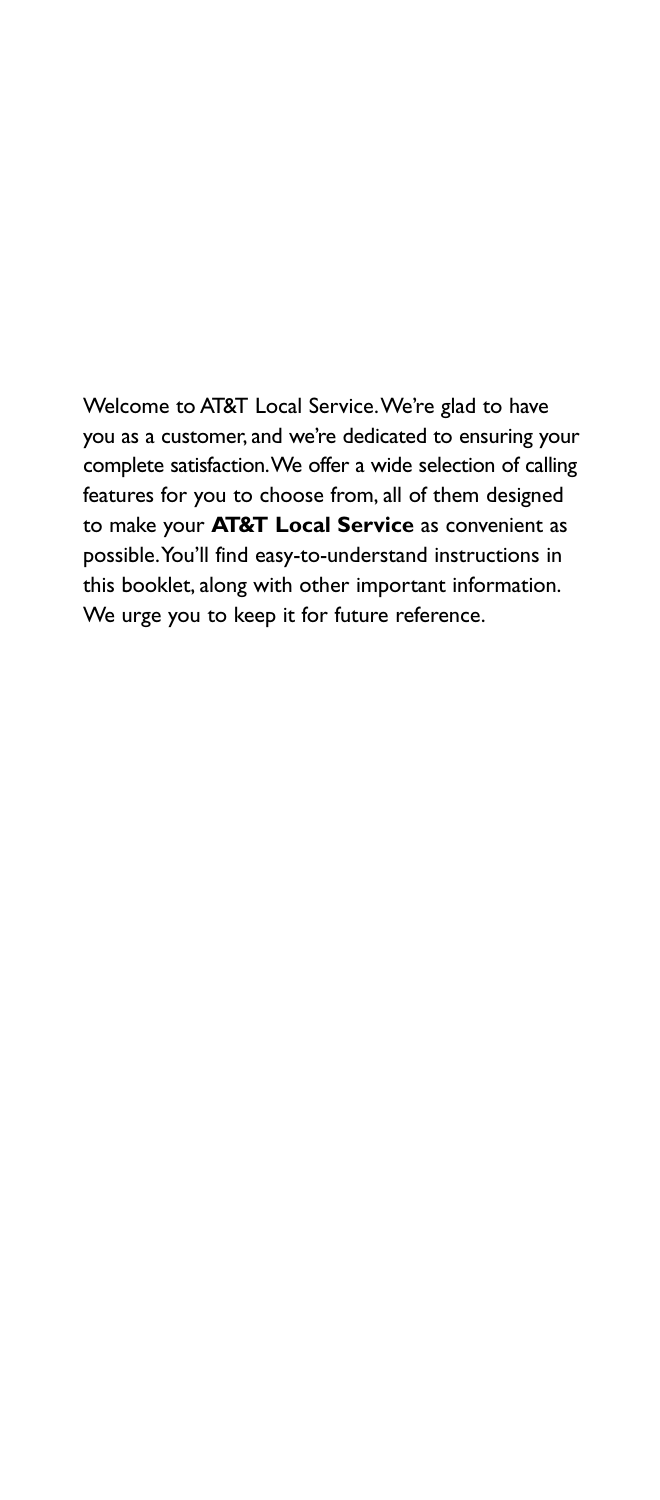# **AT&T Local Service**

# **Contents**

| <b>General Information</b>                                                                                                                                                                                                    | 2  |
|-------------------------------------------------------------------------------------------------------------------------------------------------------------------------------------------------------------------------------|----|
| • Customer Care<br>• Emergency contacts<br>• Web site address information                                                                                                                                                     |    |
| <b>Calling Information</b>                                                                                                                                                                                                    | 3  |
| • Types of calls: Local, Local Toll (Regional Toll), In-State,<br>State-to-State Long Distance, and Calling Card<br>• Specialized services: Telecommunications Relay Services,<br>Directory Assistance, and Operator Services |    |
| <b>Calling Features</b>                                                                                                                                                                                                       | 5  |
| How to use your calling features.*                                                                                                                                                                                            |    |
| <b>Per-Use Features</b>                                                                                                                                                                                                       | 12 |
| How to use your pay-per-use features.                                                                                                                                                                                         |    |
| <b>AT&amp;T VoiceMail</b>                                                                                                                                                                                                     | 13 |
| User instructions and options.                                                                                                                                                                                                |    |
| <b>Miscellaneous Information</b>                                                                                                                                                                                              | 18 |
| <b>Your Right to Choose</b>                                                                                                                                                                                                   | 18 |
| Selecting a telephone company. Your right to choose.                                                                                                                                                                          |    |
|                                                                                                                                                                                                                               |    |
| <b>Optional Calling Plans</b>                                                                                                                                                                                                 | 18 |
| Choosing the optional calling plan that best fits your calling.                                                                                                                                                               |    |
| <b>AT&amp;T Easy Reach 800<sup>®</sup></b>                                                                                                                                                                                    | 19 |
| A personal 800 number that allows you to call home.                                                                                                                                                                           |    |
| <b>Inside Wire Maintenance</b>                                                                                                                                                                                                | 19 |
| Protect yourself from wiring repair charges.                                                                                                                                                                                  |    |
| <b>Online Billing</b>                                                                                                                                                                                                         | 19 |
| A convenient way to pay your bill.                                                                                                                                                                                            |    |
| <b>Understanding Your Bill</b>                                                                                                                                                                                                | 20 |
| A detailed explanation of your monthly AT&T statement.                                                                                                                                                                        |    |
| <b>Terms and Conditions</b>                                                                                                                                                                                                   | 23 |
| AT&T VoiceMail service terms and conditions.                                                                                                                                                                                  |    |

\* Some features and services may not be available in your area. Some features may not work together.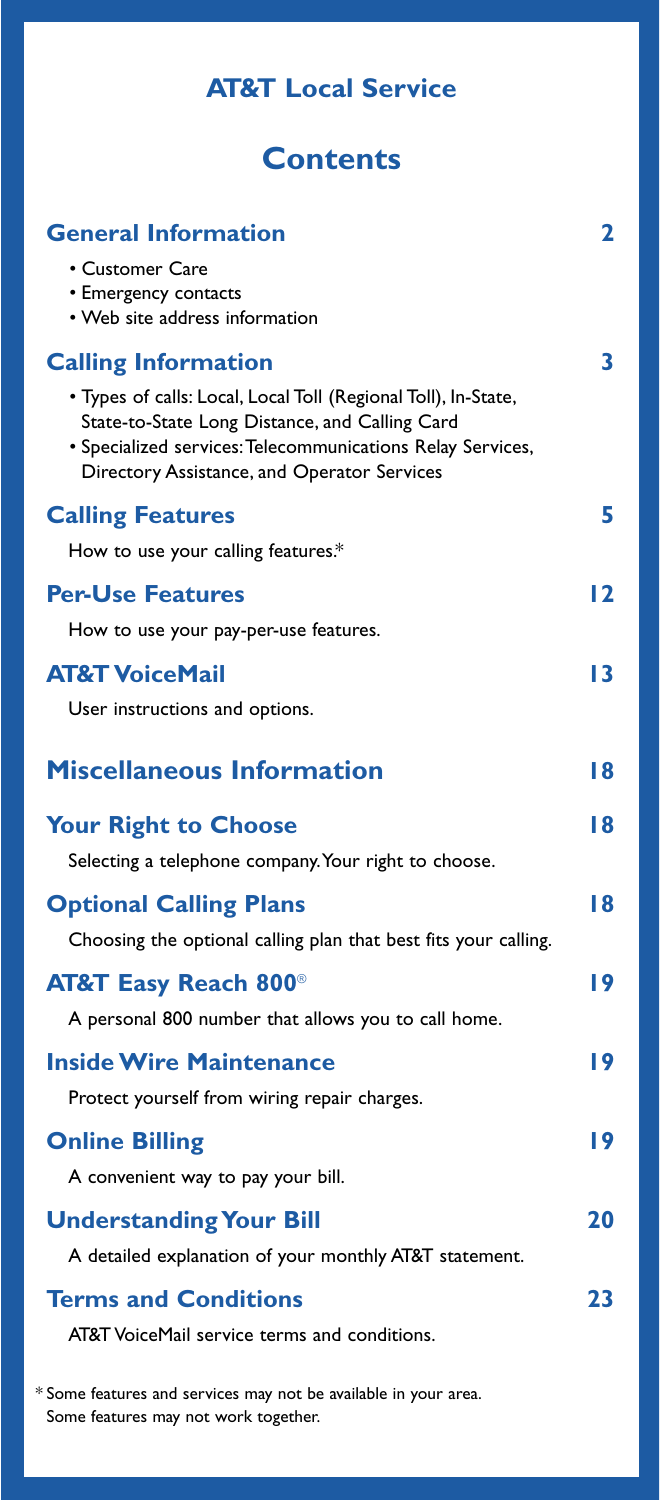# AT&T Local Service

AT&T offers a wide range of services, optional features, and useful information. Should you have any questions or want to order additional products or services from us, simply call one of the toll-free AT&T Customer Care numbers below and an AT&T Representative will be happy to help.

# General Information

### **AT&T Customer Care**

For assistance or information regarding your AT&T bill or telephone service, please call our Customer Care Center at one of the following toll-free numbers:

| <b>AT&amp;T</b> Local Service        | 800 288-2747 |
|--------------------------------------|--------------|
| AT&T Local Service (Texas)           | 800 662-3036 |
| AT&T Hearing/Speech Impaired         | 800 833-3232 |
| <b>AT&amp;T Calling Card Service</b> | 800 225-5288 |

To confirm that your AT&T Long Distance Service has been connected, please dial one of the numbers below from a telephone in your home and listen to the recorded message:

| Residential Long Distance | 1700 555-4141               |
|---------------------------|-----------------------------|
| Local/Regional Toll       | I (your area code) 700-4141 |

### **911 Emergency Service**

For emergencies in which there is immediate danger to life, health, or property, dial  $\lfloor 9 \rfloor \lfloor 1 \rfloor$  . For non-emergency situations, please contact the police, fire department, or medical authorities at the number listed in your phone book.

### **Specialized Directory Listings**

"Non-listed" numbers are not listed in the phone book but are available through Directory Assistance. "Non-published" numbers are not available in the phone book or through Directory Assistance. Additional charges may apply.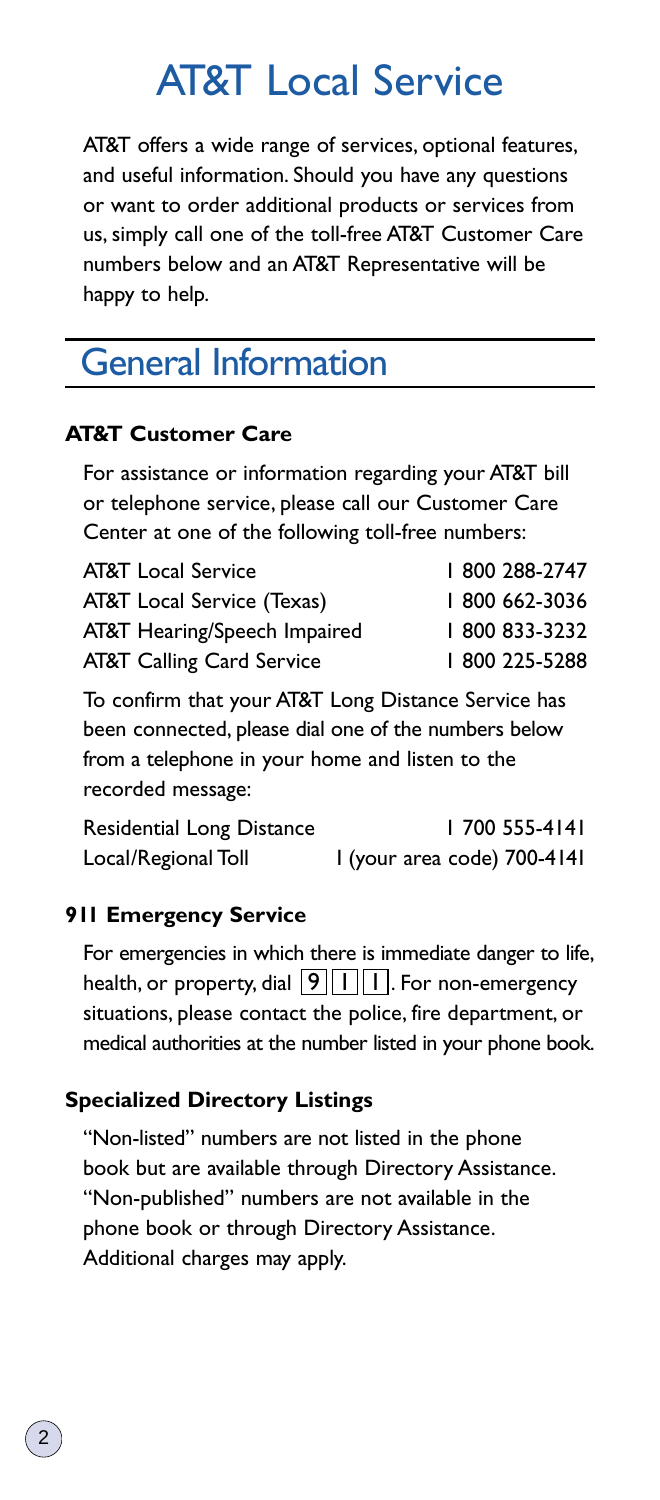### **Web Site Addresses**

For more information about your AT&T Local and Long Distance Service, special offers, Internet-related services, calling rates, local calling area maps, etc., visit one of our AT&T Web sites:

| <b>Online Customer Service</b> |
|--------------------------------|
| Local/Regional maps            |
| <b>AT&amp;T</b> Local Service  |
| <b>AT&amp;T Online Billing</b> |

www.att.com www.att.com/localtoll www.attconsumer.com www.att.com/go-online

# Calling Information

With AT&T, you can call virtually anywhere in the world. Here's a quick explanation of the different types of calls:

### **Call Types**



- **Local** A call within your local calling area covered by your local calling plan
- **Local Toll (Regional Toll)** A call beyond your local calling area, but not far enough to be long distance. Calls to adjacent local exchanges must be billed as local calls
- **In-State Long Distance** A call to a number outside your local calling area, but still within the borders of your state
- **Q State-to-State Long Distance** A call to a number in a different state

**CALL ATT**<sup>SM</sup> **Calling Card** — Calls placed virtually anywhere in the world using an AT&T Calling Card. If you don't have a **CALL ATT** Calling Card, or you'd like to order additional cards, call our toll-free Customer Care number located in the General Information section of this service guide.There is no charge for ordering the card.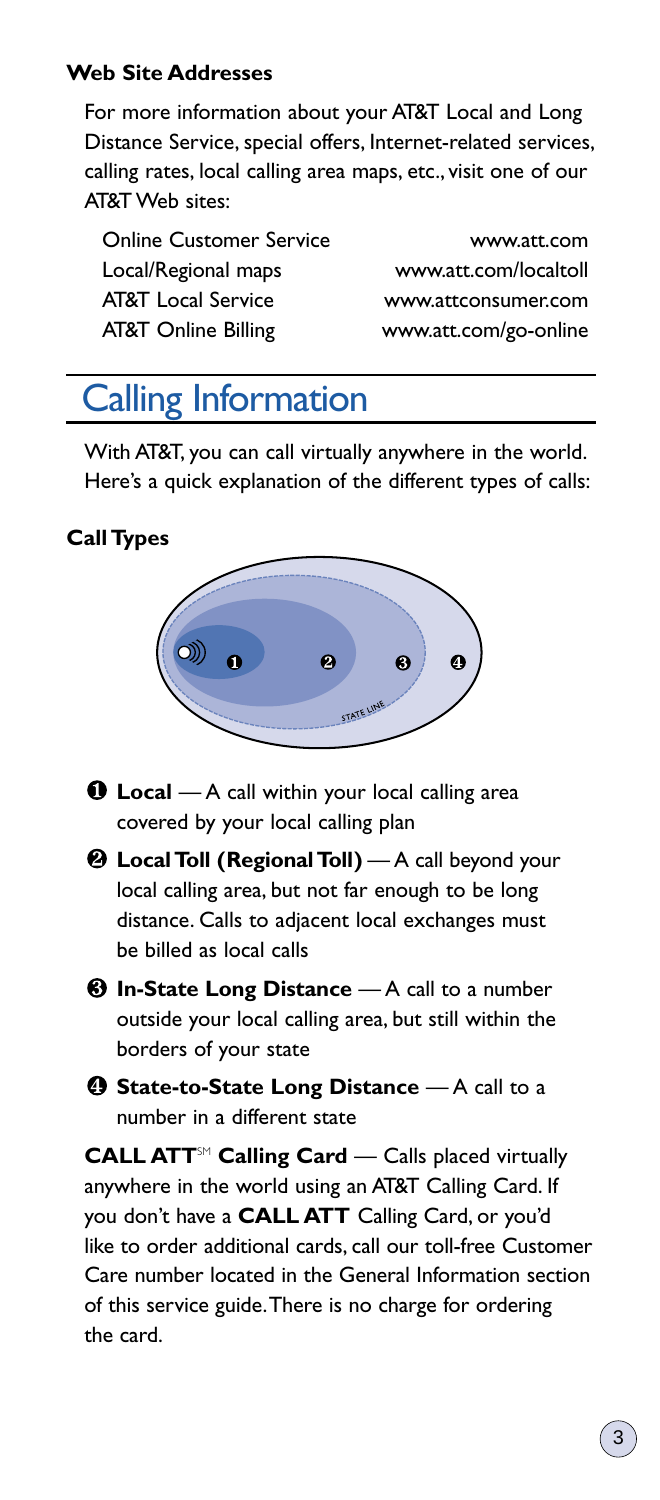### **Specialized Services**

**7-1-1 In-State Telecommunications Relay Service** You can reach the in-state Telecommunications Relay Service (TRS) at no additional charge by dialing  $\boxed{\mathsf{Z}\,|\, \mathsf{I}\, |\, \mathsf{I}\,|}$  , in addition to using the existing in-state TRS phone numbers. TRS operators facilitate telephone communications between TTY (teletype) users who are deaf, severely hard of hearing, or speech disabled, and those who do not have TTYs. If you are not hearing impaired and do not have TTY and hear a tone when dialing  $\lfloor 7\rfloor |\!\rfloor |\!\rfloor |,$ follow the prompts or stay on the line and an operator will assist you.

### **Directory Assistance**

Directory Assistance can provide both local and long distance numbers. Directory Assistance calls are charged on a per-use basis. Dial  $\boxed{4}$   $\boxed{1}$   $\boxed{1}$  (in some states 1-411 or 555-1212) to access your local Directory Assistance. If you are an AT&T Local and Long Distance customer, simply press  $\lfloor 0 \rfloor \lfloor 0 \rfloor$  to reach our AT&T "00" INFO<sup>SM</sup> local, long distance, and yellow-page directory, and an AT&T Representative will assist you.

### **Lifeline Service and Special Needs**

Lifeline Service is a program that reduces certain charges for qualified, low-income households.This service is available to qualifying AT&T Local Service customers who submit a Lifeline application. In some states, proof of eligibility may be required.

For customers who are visually or physically impaired, AT&T has a program called Special Needs.This program provides eligible customers with an "allowance" of calls using Directory and Operator Assistance. Calls above the "allowance" will be charged at AT&T's normal rate(s). Depending on the state you live in, certain requirements may apply.

### **Operator Services**

An operator will help you place collect calls, personto-person calls, or bill-to-third-party calls.To contact your operator, press  $\lfloor \textsf{0} \rfloor$  for local calls and  $\lfloor \textsf{0} \rfloor \lfloor \textsf{0}$ for long distance calls. Charges will depend on the service requested.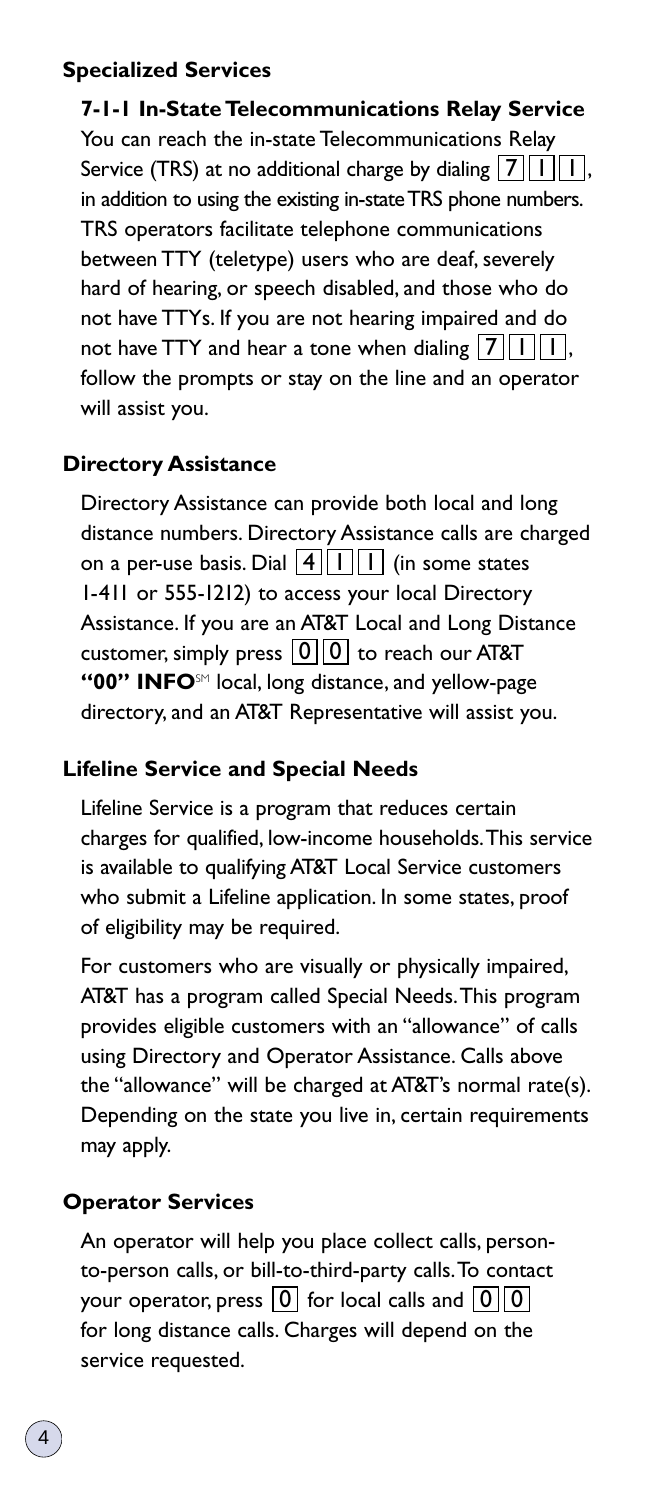# Calling Features

Calling features are charged on a monthly recurring basis, unless otherwise noted (pay-per-use). If you have any questions, need additional information, or would like to add additional features to your current selection, please call the Customer Care number located in the General Information section of this service guide. Not all features may be available in your area.

### **Anonymous Call Rejection (ACR)**

If you choose not to receive a call from someone when Caller ID is blocked, you can respond with an announcement that informs the caller that you are not accepting Caller ID blocked calls. It also tells the caller to unblock their phone number if they wish to speak with you.You must purchase Caller ID to activate this function. To activate this feature, press  $\lfloor * \rfloor$  7  $\lfloor 7 \rfloor$ (dial 1177 from a rotary phone).To deactivate, press  $*\,||\,8\,||\,7\,|$  (dial 1187 from a rotary phone).

### **Call Block 900/976**

A block is placed on your line so you cannot make or be charged for 900/976 calls from your home. Should you choose this feature, applicable charges may apply. In some states, the Call Block 900/976 feature is a state requirement and is automatically activated at no charge.

### **Call Block**

Call Block gives you the option of blocking up to six calls from a list of designated phone numbers.To block a designated phone number, press  $\lfloor * \rfloor [6] 0 \rfloor$  (dial 1160 from a rotary phone), press  $\boxed{\#}$  (dial 12 from a rotary phone), wait for the dial tone, and dial the first designated phone number you wish to have blocked, followed by the  $\overline{\left|\# \right|}$  (omit the  $\overline{\left|\# \right|}$  when using a rotary phone). Repeat this process to add more phone numbers. To deactivate, press  $\lfloor * \rfloor \lfloor 8 \rfloor \lfloor 0 \rfloor$  (dial 1180 from a rotary phone). Calls from cellular phones and calls placed with operator assistance cannot be blocked.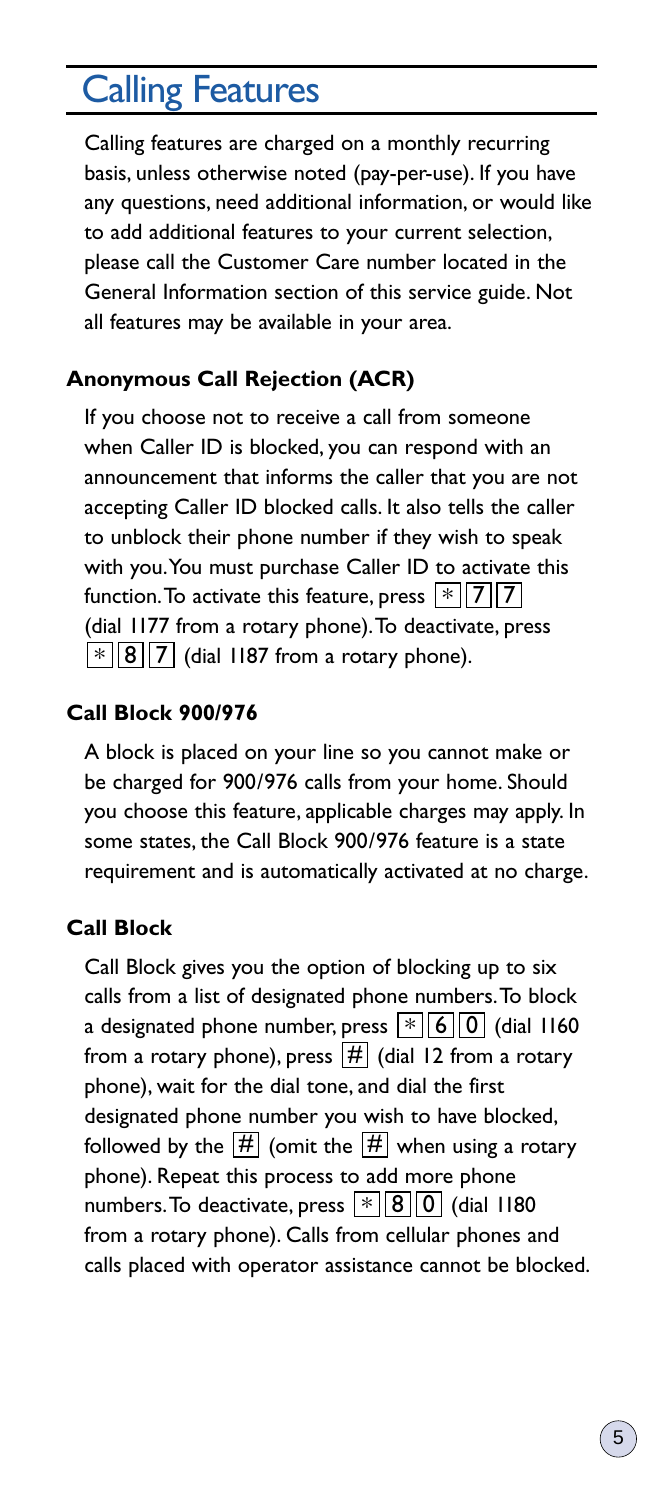### **Call Forward**

There are several opportunities to use Call Forward and there are several options available to meet your needs. Long distance charges may apply to calls you forward depending on the destination of the call. Calls cannot be forwarded to 0-, 0+, or 3-digit numbers.

### **Call Forward — Busy**

This feature forwards your incoming calls to another phone number, or a second line in your home, whenever your main number is busy.To activate or deactivate this feature or change a designated forward-to number, call our Customer Care Center and indicate the phone number you want your calls forwarded to and/or changed. If you subscribe to Call Waiting, you must deactivate Call Waiting to enable Call Forward—Busy.

### **Call Forward — Don't Answer (No Answer)**

This feature forwards your incoming calls to another phone number if you don't pick up after a certain number of telephone rings.To activate or deactivate this feature, call our Customer Care Center, and designate the forward-to phone number and the number of telephone rings.You may answer the call prior to it being forwarded, as long as the call is answered within the selected ringing cycle.To change the number of rings selected and the forward-to phone number, call one of our Local Service Customer Care numbers located in the General Information section of this service guide.

### **Call Forward — Preferred (Selective)**

This feature enables you to forward up to six calls from preselected phone numbers to a number that you designate. To activate this feature, press  $\lfloor * \rfloor \lfloor 6 \rfloor \rfloor$  3 (dial 1163 from a rotary phone), then follow the recorded instructions. To deactivate, press  $\lfloor * \rfloor \lfloor 8 \rfloor \rfloor$  3 (dial 1183 from a rotary phone), press  $\lfloor 3 \rfloor$ , and follow the recorded instructions.

### **Call Forward — Ring-No Answer**

This feature gives you the option of changing the number of rings before a call is forwarded.To activate, press  $\lfloor * \rfloor \lfloor 4 \rfloor \lfloor 7 \rfloor$  (1147 from a rotary phone) and follow the instructions.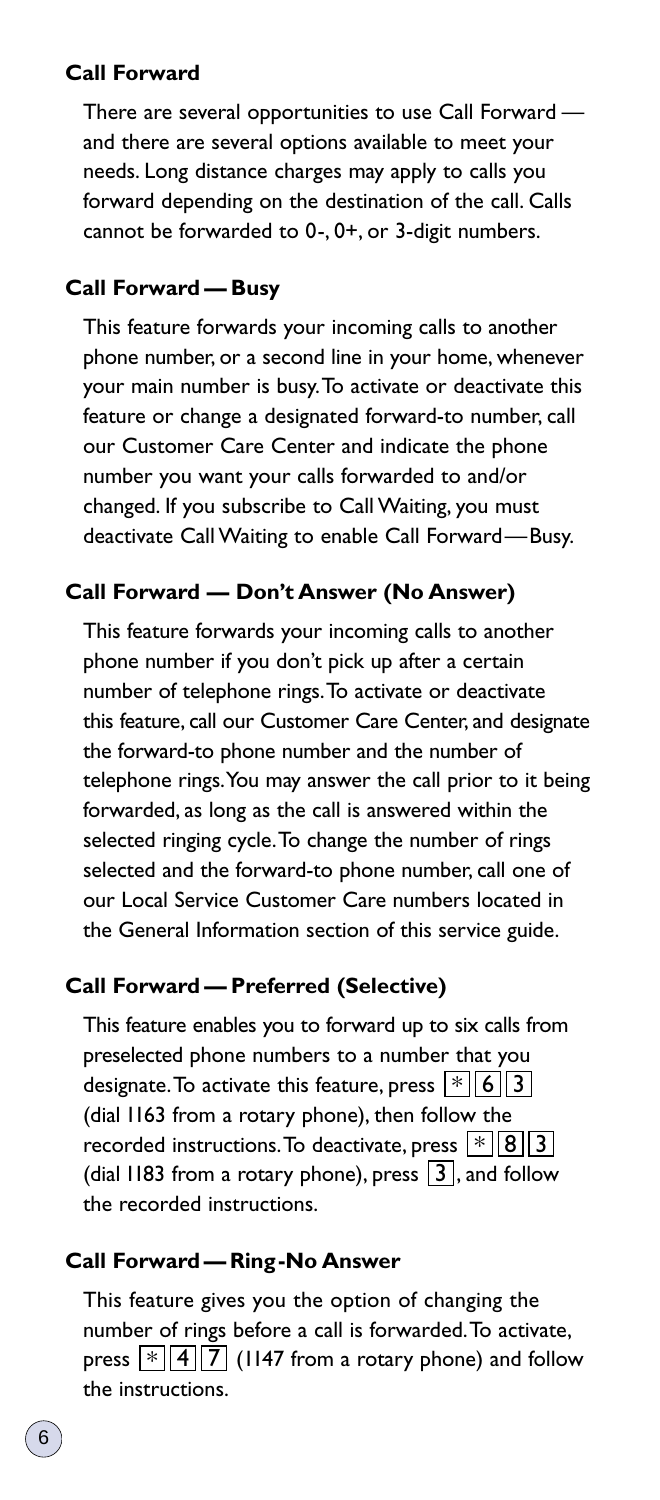### **Call Forward — Remote Access**

You can change the phone number to which your calls are forwarded when you're not at home. Activation begins once you've received a special access number and personal identification number (PIN). Once you've received your access number and PIN, you can activate this feature by pressing  $\boxed{7}$   $\boxed{2}$   $\boxed{\#}$  (dial 72 from a rotary phone). To deactivate, press  $\boxed{7}$   $\boxed{3}$   $\boxed{\#}$  (73 from a rotary phone).

### **Call Forward —Variable**

This feature allows you to forward your calls to a number of your choosing — even to your cellular phone. Press  $\boxed{7}$   $\boxed{2}$   $\boxed{\#}$  (dial 72, or in some states 1172, from a rotary phone) and enter the number to which you want your incoming calls forwarded.When that call is answered, Call Forward — Variable is in effect. If the call is not answered or if the number is busy, your calls will not be forwarded.You must then repeat the process for your calls to be forwarded.To deactivate, press  $\overline{7}$   $\overline{3}$   $\overline{H}$  (dial 73, or in some states 1173, from a rotary phone).Two short tones, followed by a normal tone, will indicate the feature is deactivated.You will need to repeat these steps each time you wish to forward calls.

### **Call Screening**

Call Screening allows you to block phone numbers from a list you've designated and route them to a message indicating you're not receiving calls at that time. Lift the handset and wait for the dial tone. Press  $\lfloor * \rfloor$  6  $\lfloor 0$ (1160 from a rotary phone) and follow the instructions. The instructions will direct you to enter the phone numbers to block, delete, or change on your list.To deactivate Call Screening, press  $\lfloor * \rfloor |8| |0|$  (1180 from a rotary phone), and follow the instructions. In some locations, you must press 3 to activate or deactivate this service. Calls will not be blocked unless Call Screening is on.

### **Call Waiting**

A special tone signals you if there's an incoming call while you're already on the phone.When you hear the tone, briefly press and release the telephone switch

7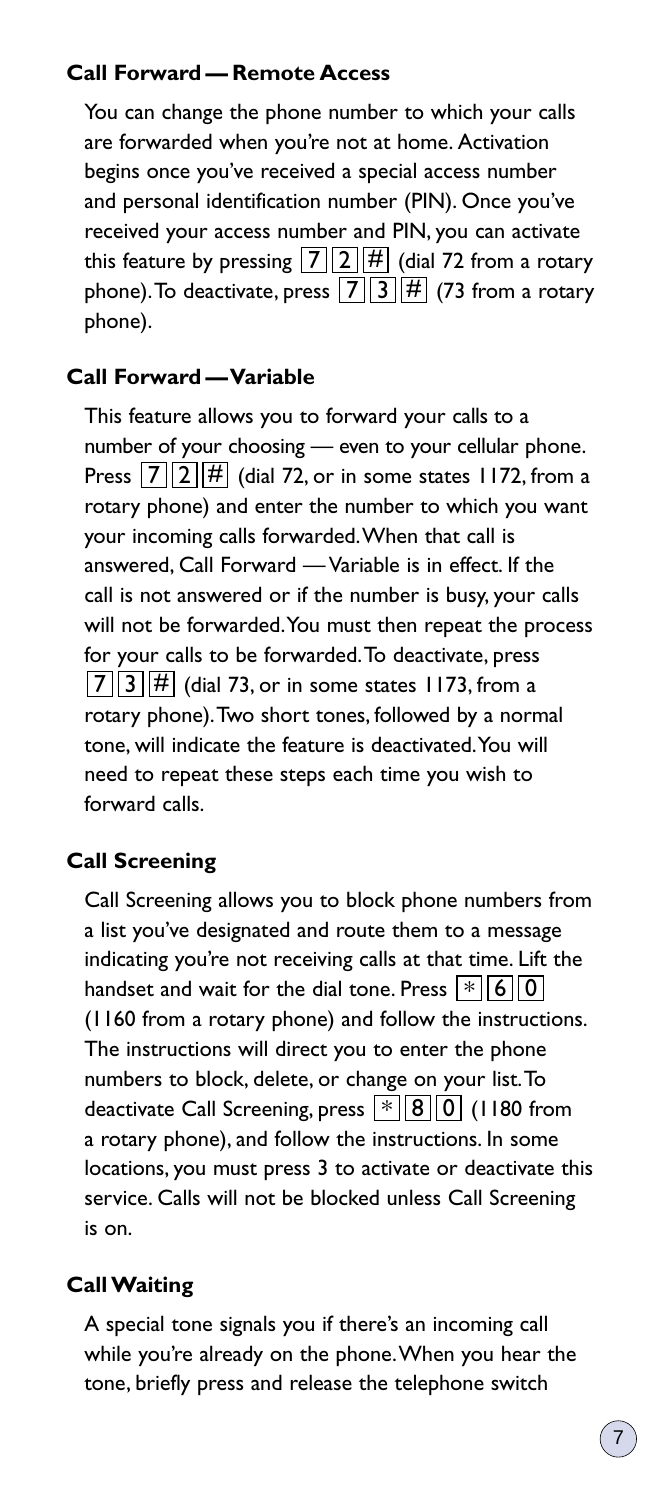hook or "flash" button.This will put the first call on hold while you answer the incoming call.To return to the first call (and to switch back and forth), simply press and release the switch hook or flash button again.To temporarily deactivate Call Waiting, press  $\lfloor * \rfloor \lfloor 7 \rfloor \lfloor 0$ (dial 1170 from a rotary phone); wait for a second dial tone before placing your call. Call Waiting will be automatically reactivated for new incoming calls when you hang up.

### **Call Waiting Deluxe**

This feature allows you the benefits of Caller ID with Name and Call Waiting.The Caller ID unit displays both the names and phone numbers of incoming Call Waiting calls when you are on the phone.You'll first have to subscribe to Caller ID or Caller ID with Name, and have a Caller ID Deluxe unit or a special Caller ID phone that supports this feature. Refer to the Call Waiting instructions to activate and deactivate Call Waiting Deluxe.

### **Call Waiting Deluxe with Call Forward — Ring–No Answer**

This feature enables you to forward a waiting call to another number such as a VoiceMail box or telephone service.You must have a special phone to support this feature. Refer to the Call Waiting Deluxe and Call Forward—Ring–No Answer sections in this service guide for information and instructions on how to use these features.

#### **Call Waiting ID with Name**

The Caller ID unit displays the name and phone number (if available) of incoming Call Waiting calls when you're already on the phone.You'll first have to subscribe to Call Waiting and Caller ID, and have a Caller ID unit or a special Caller ID phone that supports Caller ID with Call Waiting.

#### **Caller ID**

With Caller ID, the incoming caller's telephone number (if available) is displayed on a Caller ID unit or Caller ID–equipped phone before you answer. Caller ID will not identify calls from pay phones, some cellular phones, or areas without advanced switching capabilities, or if the calling party blocks their number.You must provide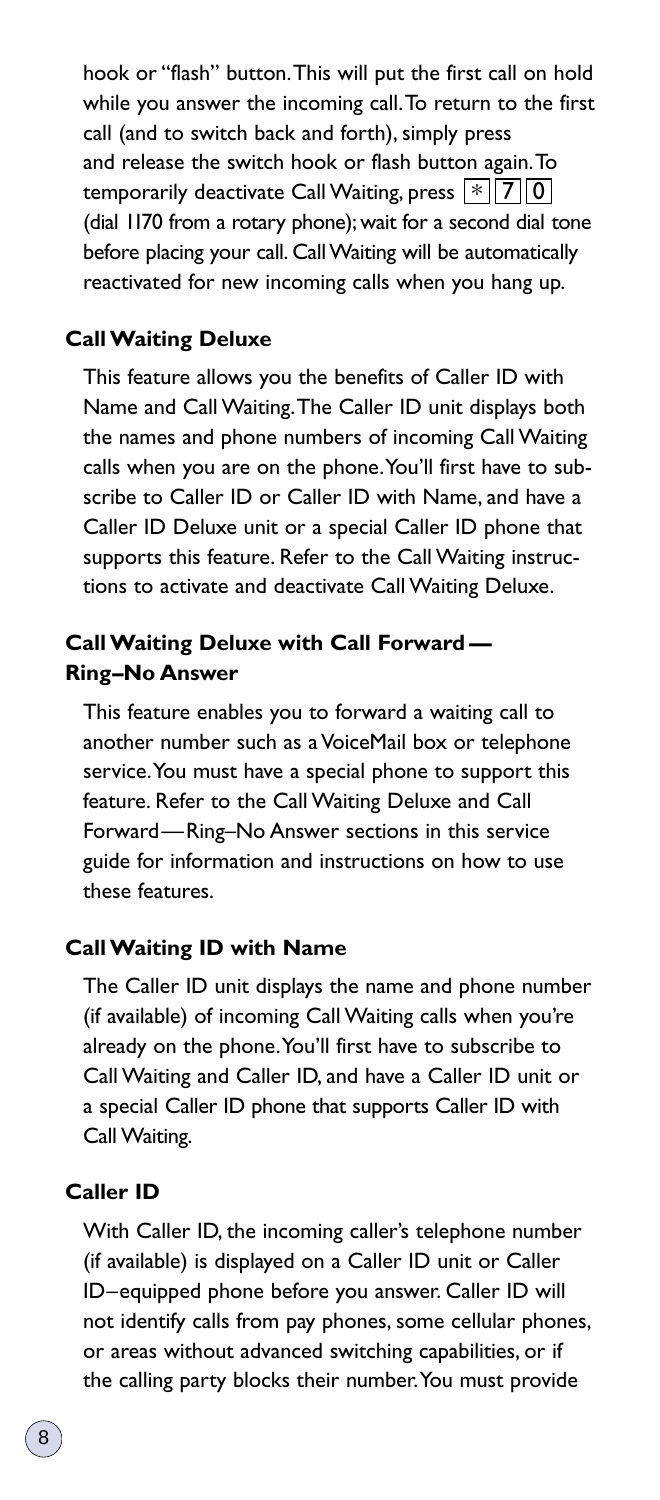the special Caller ID unit or Caller ID–equipped phone to support this feature. In some states, name and number are provided.

## **Caller ID Blocking (Calling Number Delivery Block)**

With this feature, you can prevent your name and number from appearing on the Caller ID unit of the person you're calling. Instead they'll see "private" or "anonymous" on their display unit or phone.You may subscribe to Caller ID Complete Blocking (Calling Number Delivery Block) at no charge for continuous call blocking or on a per-use basis.To activate Caller ID Blocking (Calling Number Delivery Block) on a per-use basis, press  $\lfloor * \rfloor \lfloor 6 \rfloor \lfloor 7 \rfloor$  (dial 1167 from a rotary phone) before each call. If you subscribe to continuous Caller ID Complete Blocking, press  $\lfloor * \rfloor \lfloor 8 \rfloor \lfloor 2 \rfloor$  (dial 1182 from a rotary phone) before each call to deactivate the service. Repeat this process to block each call.

### **Caller ID with Name**

Caller ID with Name displays an incoming caller's name and telephone number (if available) on a Caller ID unit or a special Caller ID–equipped phone before you answer.You must provide the special Caller ID unit or Caller ID–equipped phone.

### **Custom Ring 1/Custom Ring 2**

Custom Ring gives you one or two additional home phone numbers without needing to install additional lines (depending on which feature you select). Only one call can come in at a time, but it's great if you need to separate incoming calls according to type (e.g., personal versus business). Each incoming call is identified with a unique pattern of long and short rings, depending on which number has been dialed.

### **Customer Control of Call Forward—Busy**

This feature will forward calls to the number you preselected. To activate, press  $\fbox{8}\fbox{2}\fbox{\#}$  (dial 82 from a rotary phone). To deactivate, press  $\boxed{8}$   $\boxed{3}$   $\boxed{\#}$  (dial 83 from a rotary phone).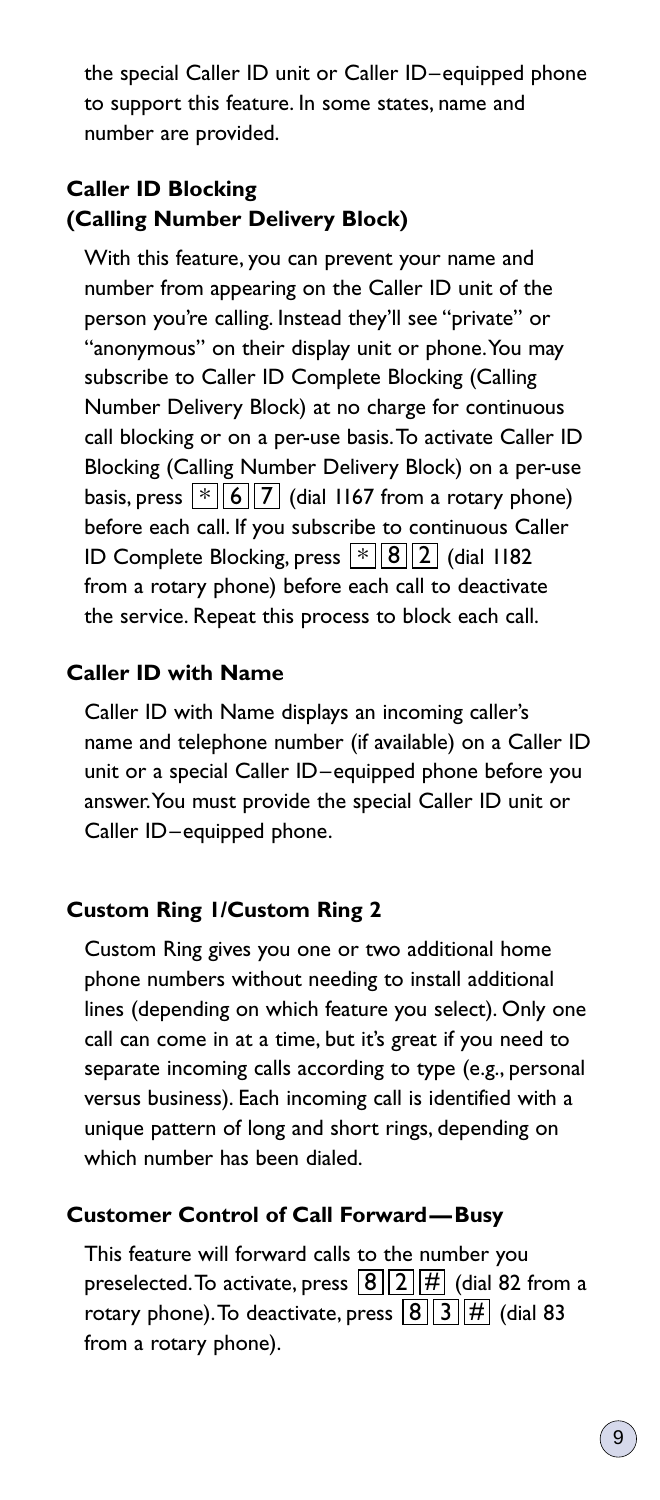### **Customer Control of Call Forward—No Answer**

You can turn this feature on by pressing  $\boxed{7}$   $\boxed{7}$   $\boxed{\#}$  (dial 77 from a rotary phone). To deactivate, press  $\boxed{7}$   $\boxed{8}$   $\boxed{\#}$ (dial 78 from a rotary phone).

### **Distinctive Ring**

Distinctive Ring allows you to give a designated list of special callers "priority" status. It provides you with a Distinctive Ring or Distinctive Call Waiting tone when you are called from one of the designated phone numbers. To activate Distinctive Ring, press  $\lfloor * \rfloor [6] \lfloor 1 \rfloor$ (dial 1161 from a rotary phone) and follow the prompts. Once this service is activated, you will be alerted by a special ring when you are called from a phone number on your "priority" status list.To deactivate this feature, press  $\lfloor * \rfloor |8| |1|$  (dial 1181 from a rotary phone) and follow the recorded instructions.

### **Multi Distinctive Ring**

Multi Distinctive Ring gives you multiple telephone numbers, each with its own distinctive ring, on one single line.And, although only one call can come in at a time, the sound of the ring will let you know which number is being called. Multi Distinctive Ring does not replace a second phone line.

### **Speaking Call Waiting**

Speaking Call Waiting gives you the peace of mind of knowing you won't have to miss a call if you're already on the phone. Instead, you'll hear a soft beep followed by the name of the person calling.There's no need for special equipment.

### **Speed Dial 8 (Speed Call 8)**

Speed Dial 8 allows you to program up to eight frequently called phone numbers on your telephone touch pad simply by dialing a single-digit code.To use Speed Dial 8, select the phone numbers you wish to program, and decide the order in which you want them listed. Assign each number a one-digit code (from 2 to 9). Lift the handset, listen for a dial tone, press  $\overline{7}$   $\overline{4}$   $\overline{\#}$  (dial 74, or in some states 1174, from a rotary phone), and wait to hear the dial tone again. Enter the one-digit code you've selected on the touch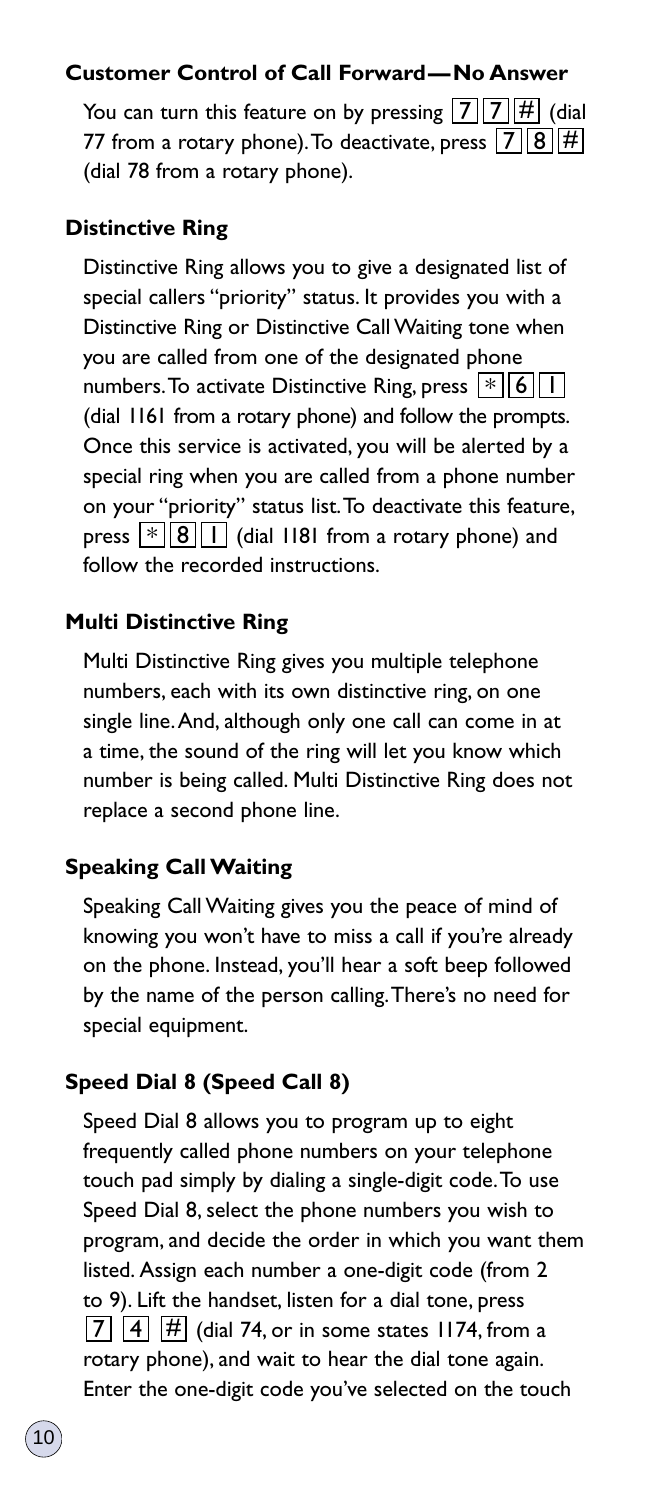pad, followed by the corresponding phone number (up to 15 digits). Several short tones will confirm your entry. Repeat this procedure for up to seven more numbers.To call a speed-dial number, simply pick up the receiver, wait for a dial tone, press the one-digit code of the number you wish to call, and press  $\left[\overline{H}\right]$  (omit the  $\#$ when using a rotary phone).

### **Speed Dial 30 (Speed Call 30)**

Speed Dial 30 allows you to program up to 30 frequently called phone numbers on your telephone touch pad simply by dialing a two-digit code.To use Speed Dial 30, select the phone numbers you wish to program, and decide the order in which you want them listed. Assign each number a two-digit code (from 20 to 49). Lift the handset, listen for a dial tone, press  $\overline{7}$   $\overline{5}$   $\overline{H}$  (dial 75, or in some states 1175, from a rotary phone), and wait to hear the dial tone again. Enter the two-digit code you've selected on the touch pad, followed by the corresponding phone number (up to 15 digits). Several short tones will confirm your entry. Repeat this procedure for up to 29 more numbers.To call a speed-dial number, simply pick up the receiver, wait for a dial tone, press the two-digit code of the number you wish to call, and press  $\overline{\left|\# \right|}$  (omit the  $\#$  when using a rotary phone).

### **Three-Way Calling**

Three-Way Calling allows you to speak to two separate parties at the same time.You can place one party on hold while you speak privately to the other, before returning to the three-way call.To use Three-Way Calling, start by placing a call to the first party. Once that person is on the line, press the switch hook or "flash" button briefly. This places the first party on hold and gives you a dial tone to reach the second person. Then dial the second number. If the second party does not answer, press the switch hook twice to return to the first party. If the second party answers, you can choose to speak privately to them or have them join in. To connect all parties, simply press the switch hook. To disconnect the second party, press the switch hook. You'll remain on the line with the first person.To disconnect all parties, hang up the phone.Three-way calls may incur long distance charges if one or both parties are out of your local calling area.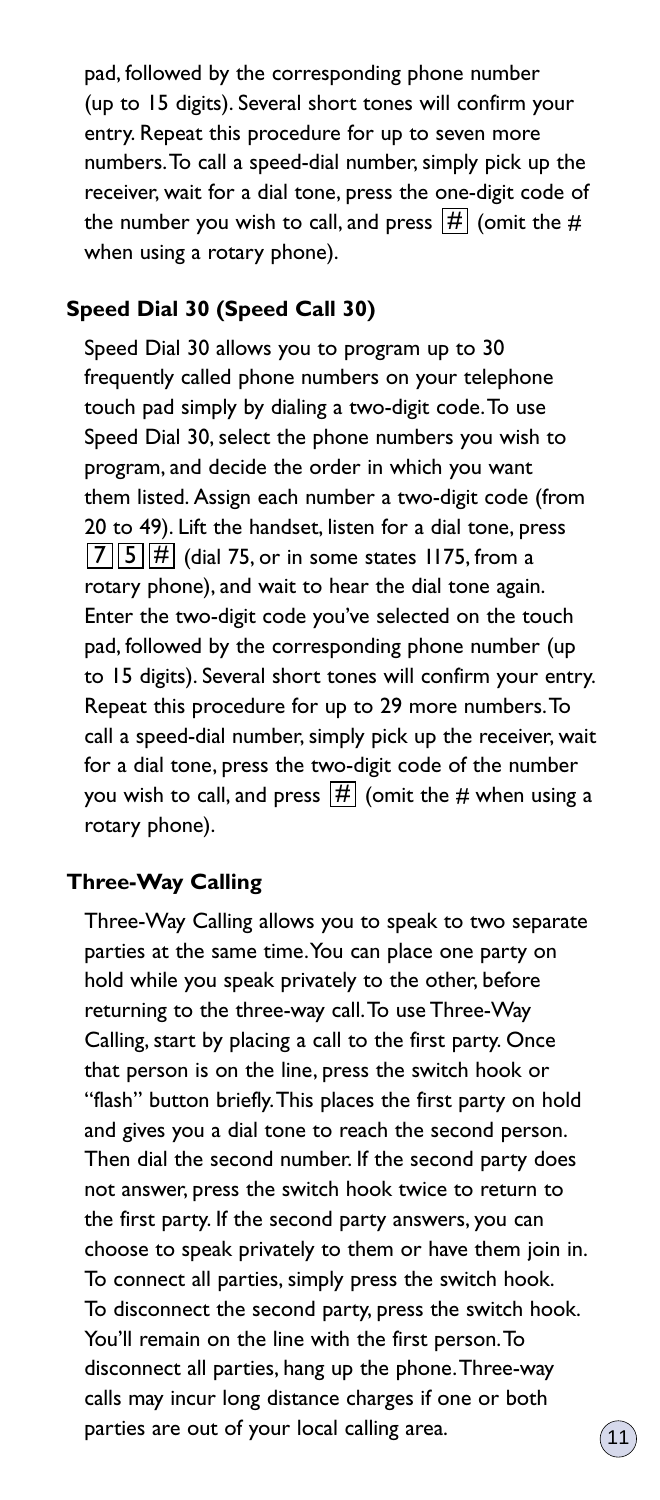# Per-Use Features

The following features may be options within your monthly call plan or can be ordered as a la carte or pay-per-use.

### **Call Return**

With Call Return, you can dial the last number that called you whether you answered the call or not. Just lift your handset and press  $\lfloor * \rfloor |6| |9|$  (dial 1169 from a rotary phone) to hear a recording of the phone number of the last incoming call. If the line is busy or there is no answer, Call Return will continue trying to reach the calling party for 30 minutes. Press  $\lfloor * \rfloor \lfloor 8 \rfloor \rfloor$  (dial 1189 from a rotary phone) to deactivate Call Return before the 30 minutes have elapsed. Call Return can't be activated from a line that has been forwarded to another number, a private number, or a blocked number. It doesn't work with 800 or 900 numbers. Calls to numbers outside your local calling area may incur long distance charges. In some cases, Call Return will not work outside of your local calling area.

### **Call Trace**

If you ever receive a harassing or threatening call, you now have the ability to have the number traced. Call Trace details will be provided only to the appropriate law enforcement agencies should you choose to pursue an investigation.To activate this feature, hang up immediately from an offensive phone call.Wait 10 seconds, pick up the handset, and press  $\lfloor * \rfloor \lfloor 5 \rfloor \lfloor 7 \rfloor$  (dial 1157 from a rotary phone) to trace the call. If the trace is successful, a confirmation announcement will be given and further instructions will be provided. If the trace is unsuccessful, you will hear an error message. If you use Call Trace, you should keep a log specifying the date and time of each successful trace you complete so we can retrieve the trace information. Call Trace is a feature, not an emergency number.

### **Repeat Dial**

Don't waste time redialing a busy telephone number. Repeat Dial will dial the number for you and contact you when the telephone line is clear. If the line is busy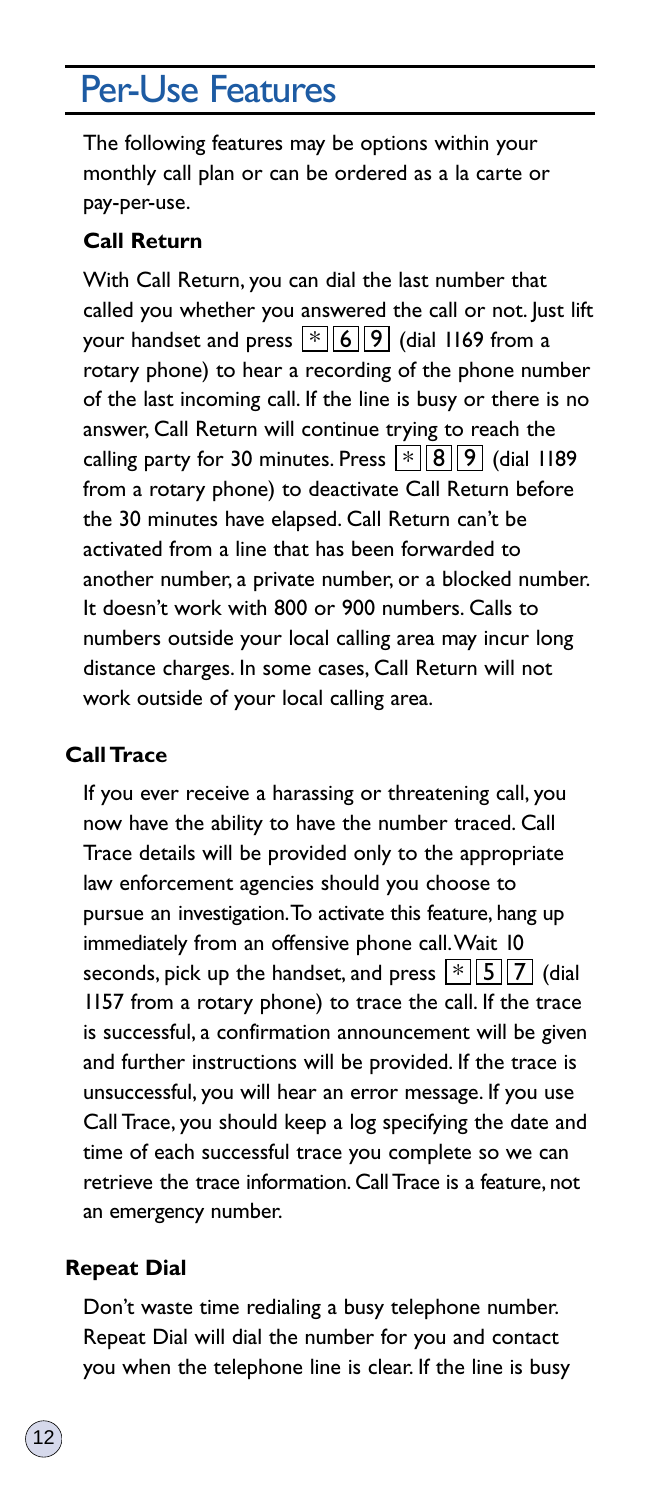or there is no answer, hang up, then pick up the phone again and press  $\lfloor * \rfloor 6$   $\lfloor 6 \rfloor$  (dial 1166 from a rotary phone). Repeat Dial will dial the number for up to 30 minutes and will signal you with a special ring when the line is clear. Pick up the handset to complete the connection.To cancel Repeat Dial at any time before the 30 minutes have elapsed, press  $\lfloor * \rfloor |8| |6|$  (dial 1186 from a rotary phone). Repeat Dial does not work with long distance calls or 800 or 900 numbers.

# AT&T VoiceMail

With AT&T VoiceMail, you're never out of touch, no matter where you are.You can check your messages even when you're halfway around the world.The first time you call into your VoiceMail system, you'll get an easy-tofollow tutorial to help you set up your mailbox.

Before you begin, you will need to know the following information:

| Greeting length           | 1 minute  |
|---------------------------|-----------|
| Message length            | 4 minutes |
| Maximum no. of messages   | 40        |
| New/saved messages stored | 15 days   |

### **AT&T Call Manager 100**

Included with your AT&T VoiceMail or AT&T VoiceMail Plus Service is the AT&T Call Manager 100.When you have a new AT&T VoiceMail message, the red light on your AT&T Call Manager 100 will flash, alerting you that a new message is waiting.

The AT&T Call Manager 100 is a multifunctional product that works with AT&T VoiceMail, Caller ID, and Call Waiting services. It allows you to review the telephone number and name of an incoming caller (Caller ID\*), view the telephone number and name of a waiting caller (Call Waiting ID† ), review all calls to your phone throughout the day (Call Log), and speed dial calls.

The AT&T Call Manager 100 system has been designed to be easy to use. For full feature description and functionality, take a few moments to read the instructions included with the AT&T Call Manager 100.

\* Caller ID service required.

† Call Waiting ID service required.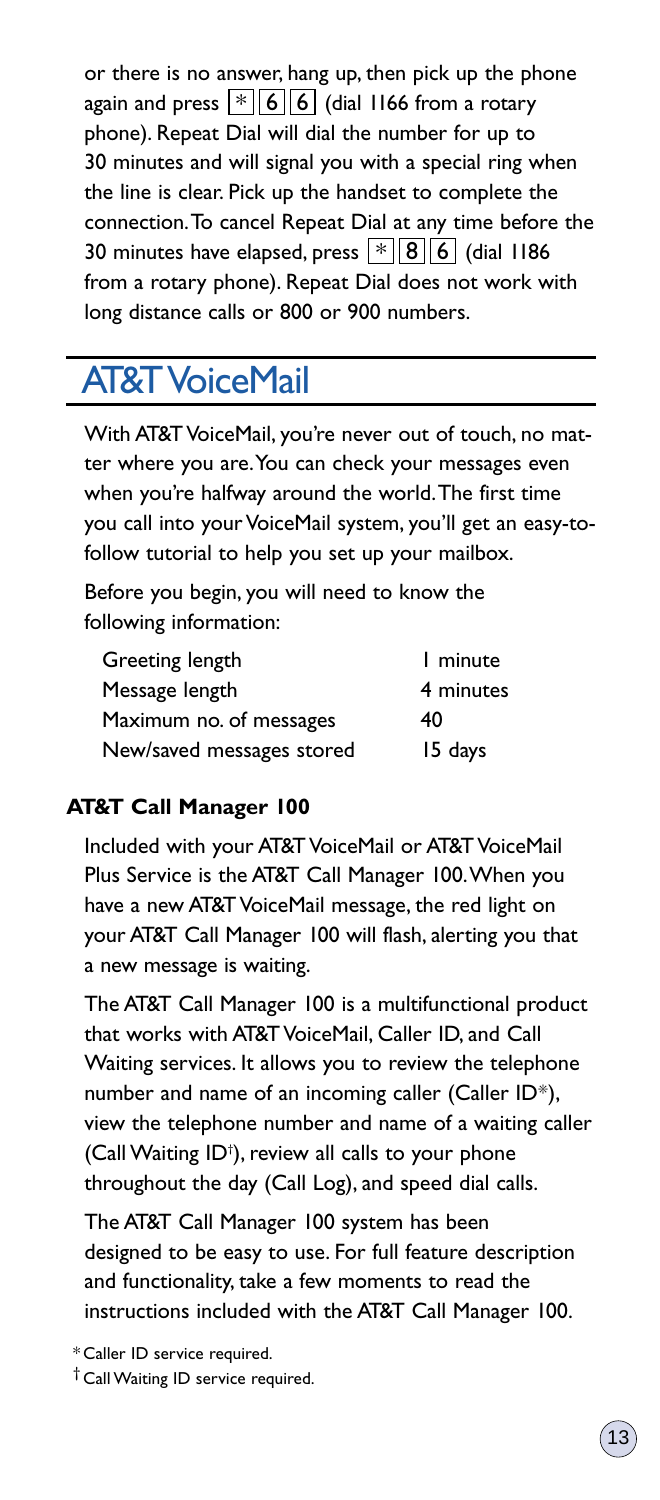### **VoiceMail**

### **Getting Started**

Once you've signed up for AT&T VoiceMail or AT&T VoiceMail Plus, you'll want to personalize your VoiceMail box. Below is your VoiceMail access number and default password.

VoiceMail Access Number: 1888 288-8893 Default Password: 111111 #

Dial the VoiceMail access number from your home phone.When you hear the system greeting, you will be asked to enter a temporary password. Enter the default password.To secure your VoiceMail box, you should change the default password to an easy-toremember 6- to 10-digit number.The system will ask you to record your name or your own personal greeting or select a standard greeting.

### **Retrieving Messages**

Away from home: Dial your VoiceMail access number. Enter your 10-digit telephone number, followed by your password. Follow the system prompts.

From home: Dial your VoiceMail access number. If asked, enter your password, followed by the  $\overline{\left[ \begin{smallmatrix} \# \end{smallmatrix} \right]}$  .

#### **Changing Your Password**

To change your password or greeting, dial your VoiceMail access number and enter your VoiceMail box number. At the Main Menu:

Press  $\lfloor 4 \rfloor \lfloor 2 \rfloor \lfloor 1 \rfloor$  to change your password. Press  $\boxed{4}\boxed{3}\boxed{1}$  to change your personal greeting.

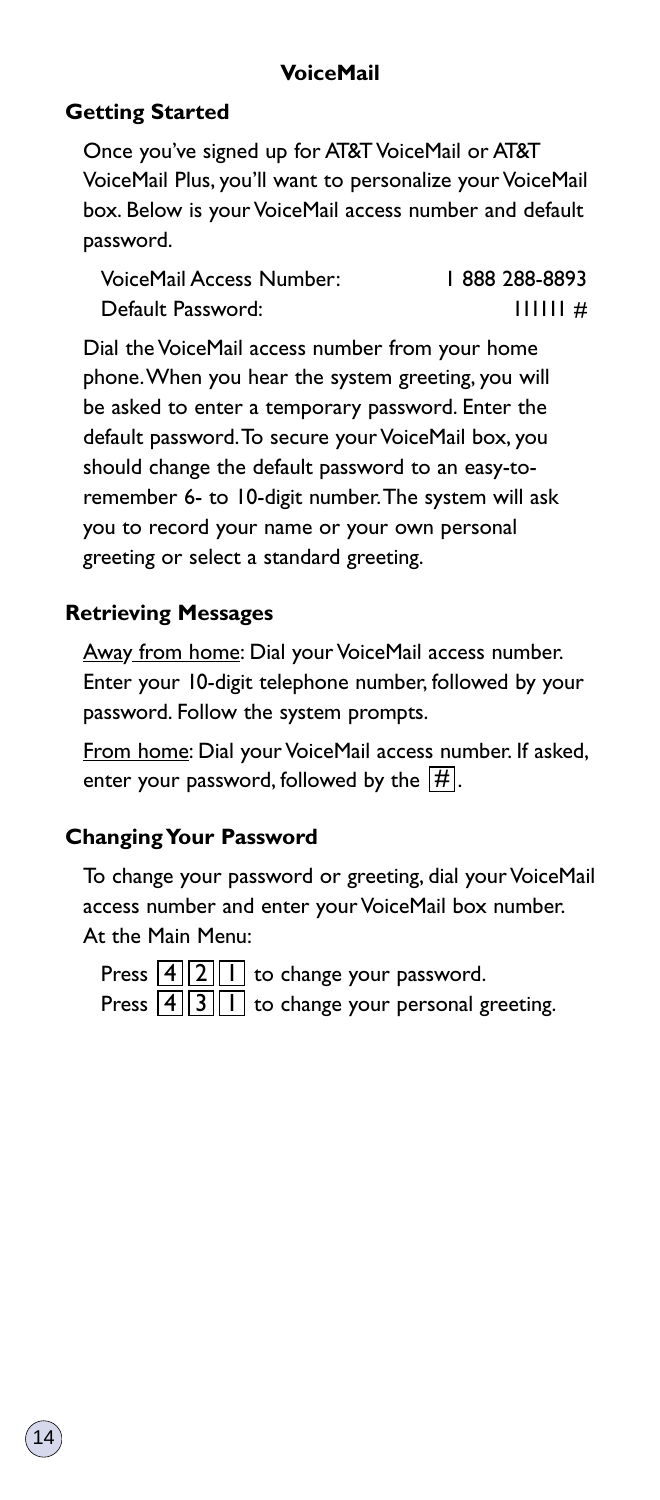Before you begin, you will need to know the following information:

| Greeting length           | 2 minutes |
|---------------------------|-----------|
| Message length            | 5 minutes |
| Maximum no. of messages   | 60        |
| New/saved messages stored | 30 days   |

## **Pager Notification**

AT&T VoiceMail Plus will page you when you receive new voice messages, so you don't need to check your VoiceMail box for messages when you're away from home.With Pager Notification, each time you receive a new message in your VoiceMail box, you will be paged with your VoiceMail access number.

To activate and set up this option, you need to contact our Customer Care Center with your pager number.

### **Special Delivery Options**

When sending a message to others, you can select a special delivery option. Before pressing  $\overline{\left[\!\!\left[ H\right]\!\!\right]}$  to send a message, press  $\lfloor \underline{0} \rfloor$ , then:

Press  $\lfloor \textsf{I} \rfloor$  for private. Press  $\lfloor 2 \rfloor$  for urgent.

Press  $\lfloor 3 \rfloor$  for message confirmation.

Press  $\boxed{4}$  for future delivery.

### **Sending Messages**

You can easily send messages to other AT&T VoiceMail subscribers in your home area or simply send yourself a reminder message:

Enter your VoiceMail box number.

Press  $[2]$ ; the system will prompt you to record your message.

Press  $\boxed{\#}$  after your message.

Press  $\lfloor \textsf{I} \rfloor$  to replay your message (optional).

Enter the 10-digit phone number you want to send your message to.

Press  $\boxed{0}$  to select a delivery option (optional). Press  $\boxed{\#}$  to send the message.

To send your message to more than one person, enter each 10-digit phone number you want to send your message to.

Press  $|#$  to send the message.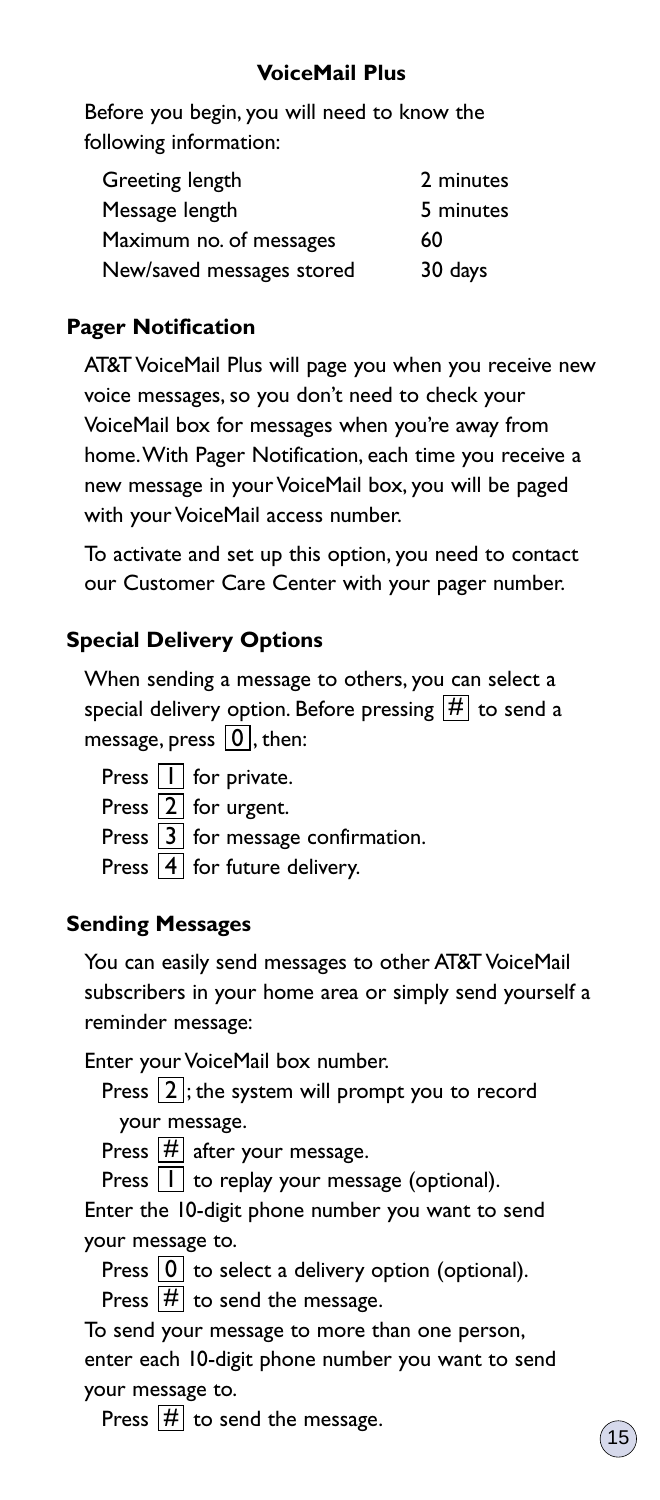### **Forwarding Messages**

You can forward messages within the AT&T VoiceMail system. After listening to your message:

Press  $[6]$ ; when prompted, record your introductory comment.

Press  $\left[\frac{H}{H}\right]$ ; enter the 10-digit VoiceMail box number or group list number.

Select a delivery option (private, urgent, etc.) and/or press  $\overline{\left| \# \right|}$  to send the message.

### **Group Lists**

If you regularly send messages to the same group of people, it is more efficient to set up a group distribution list.This allows you to send a message to more than one person by using a group list code.The group list must consist of AT&T VoiceMail subscribers in your home area. To create a group list, enter your VoiceMail box number:

Press  $[4][2][2][1]$ . Select a 6-15 digit code. Record a name for this group list. Press  $[\![\#]\!]$ Enter the 10-digit phone numbers associated with the list.

### **Sending Messages to Group Lists**

Enter your VoiceMail box number.

Press  $[2]$ ; the system will prompt you to record your message.

Press  $\boxed{\#}$  after your message.

Press  $\lfloor \cdot \rfloor$  to replay your message (optional).

Enter the code of the group list you want

to send your message to.

Press  $\lfloor 0 \rfloor$  to select a delivery option, and/or

press  $\boxed{\#}$  to send the message.

To send your message to more than one group list, enter another code.

Press  $\boxed{\#}$  to send the message.

### **Editing Group Lists**

To add a person or change your distribution list:

Enter your VoiceMail box number.

Press  $[4][2][2][2]$ .

Enter the code of the group list you want to edit.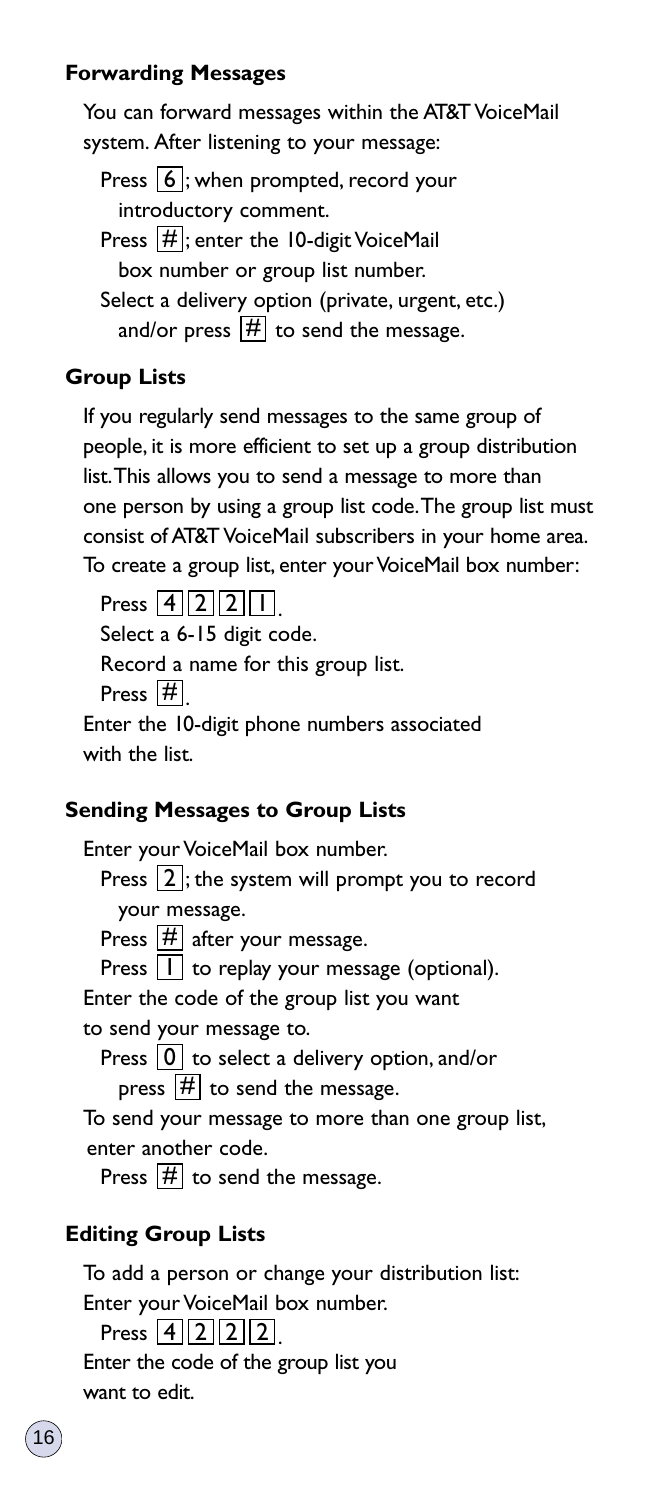Enter the VoiceMail box number (10-digit phone number) you're adding or deleting.

From the Main Menu Press  $\lfloor 4 \rfloor \lfloor 2 \rfloor \lfloor 4 \rfloor$  to review or rename the group list. Press  $\lfloor * \rfloor$  to exit.

### **Deleting Group Lists**

Enter your VoiceMail box number. Press  $[4][2][2][3]$ . Enter the code of the group list you want to delete. Press  $\lfloor * \rfloor$  to exit.

### **Extension Mailboxes**

Extension Mailboxes allow you to create up to three additional private mailboxes within your own. If you have family members or business associates who receive calls on your phone, you can create an Extension Mailbox for their personal use.

Each Extension Mailbox functions as a private mailbox with its own password and greeting. Extension Mailboxes must be created by the user of the Main VoiceMail box before they're ready to use. Only the user of the Main VoiceMail box will receive pager notification of the new messages left in the Main VoiceMail box and/or Extension Mailboxes.

### **Creating Extension Mailboxes**

Enter your VoiceMail box number.

Press  $\boxed{4}$  for Personal Options.

Press  $\boxed{9}$  for Extension Mailbox Options.

Press  $\lfloor \textsf{I} \rfloor$  to add an Extension Mailbox.

Follow the system prompts to select a 6- to 10-digit password. Record the name and personal greeting for the user of the VoiceMail box.

To create another Extension Mailbox, press  $\lfloor \boldsymbol{\mathsf{I}} \rfloor$  and repeat the steps above.The system prompts you to update your main greeting.You can choose a standard system greeting that includes the recorded name of each Extension Mailbox, or you can record a personal greeting.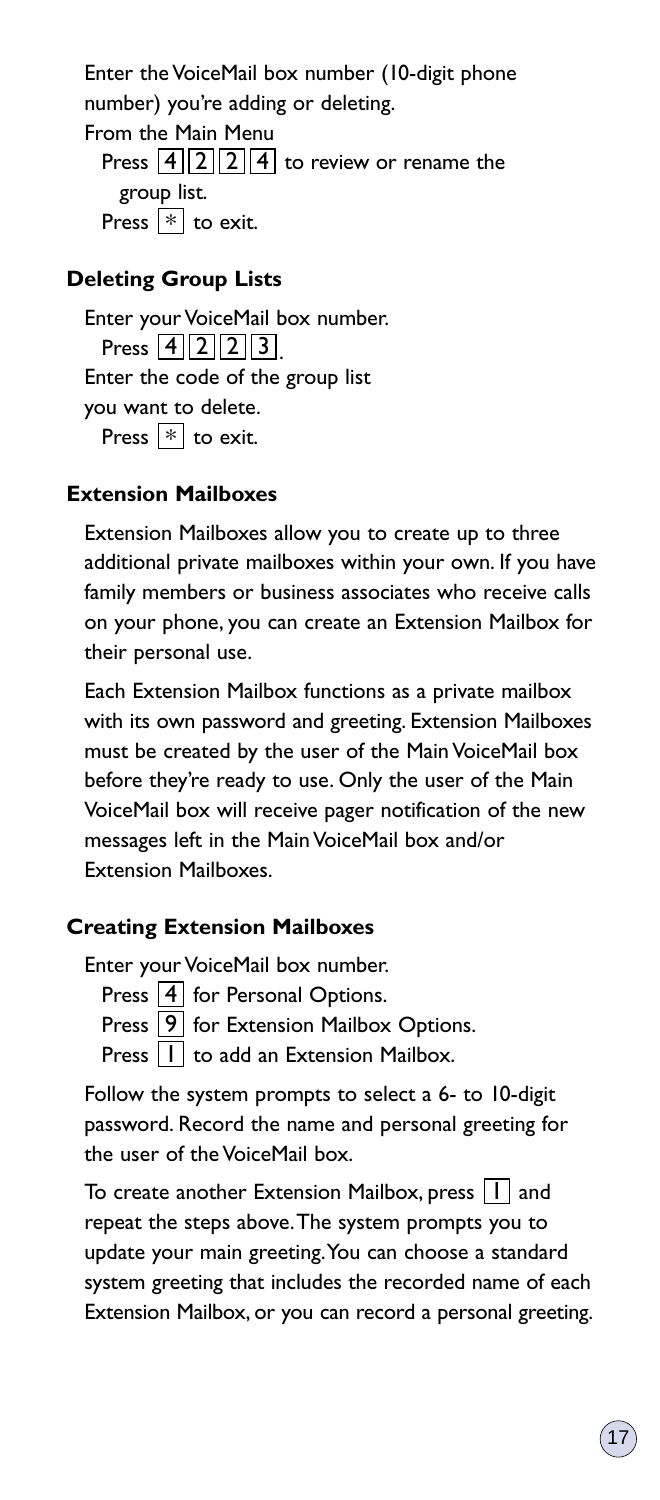### **Retrieving Messages in an Extension Mailbox**

Enter your VoiceMail box number. When prompted, enter the password of the Extension Mailbox you wish to access, followed by the  $\overline{\left[\# \right]}$ . The first time an Extension Mailbox is accessed, a short tutorial instructs the user to select a new password and greeting.To retrieve your message, press  $[\![\#]\!]$ .

### **Deleting Extension Mailboxes**

Enter your VoiceMail box number.

Press  $\boxed{4}$  for Personal Options.

Press  $\left[9\right]$  for Extension Mailbox Options.

Press  $\lfloor 2 \rfloor$  to delete an Extension Mailbox; follow the prompts.

Record your personal greeting to reflect the mailbox change.

# Miscellaneous Information

### **Your Right to Choose**

Switching your telecommunications company without your permission is called "slamming." It's illegal because it violates your right to choose.To "freeze" your local, long distance, or local toll account — prevent it from being switched without your consent — call your Customer Care Center toll-free number, located in the General Information section of this service guide.

### **Optional Calling Plans**

We offer many types of AT&T **One Rate**® calling plans with varying low monthly plan fees. Each plan provides you with a discount on our standard per-minute rates for domestic direct-dialed calls made from home.

Our AT&T One Rate calling plans can be combined with the AT&T AnyHour® International Savings Plan. Both plans will provide you with additional discounts on domestic or international calls. Be sure to ask our Customer Service Representative for the best plan that suits your calling needs. For more information, call our toll-free Customer Care Center number, located in the General Information section of this service guide.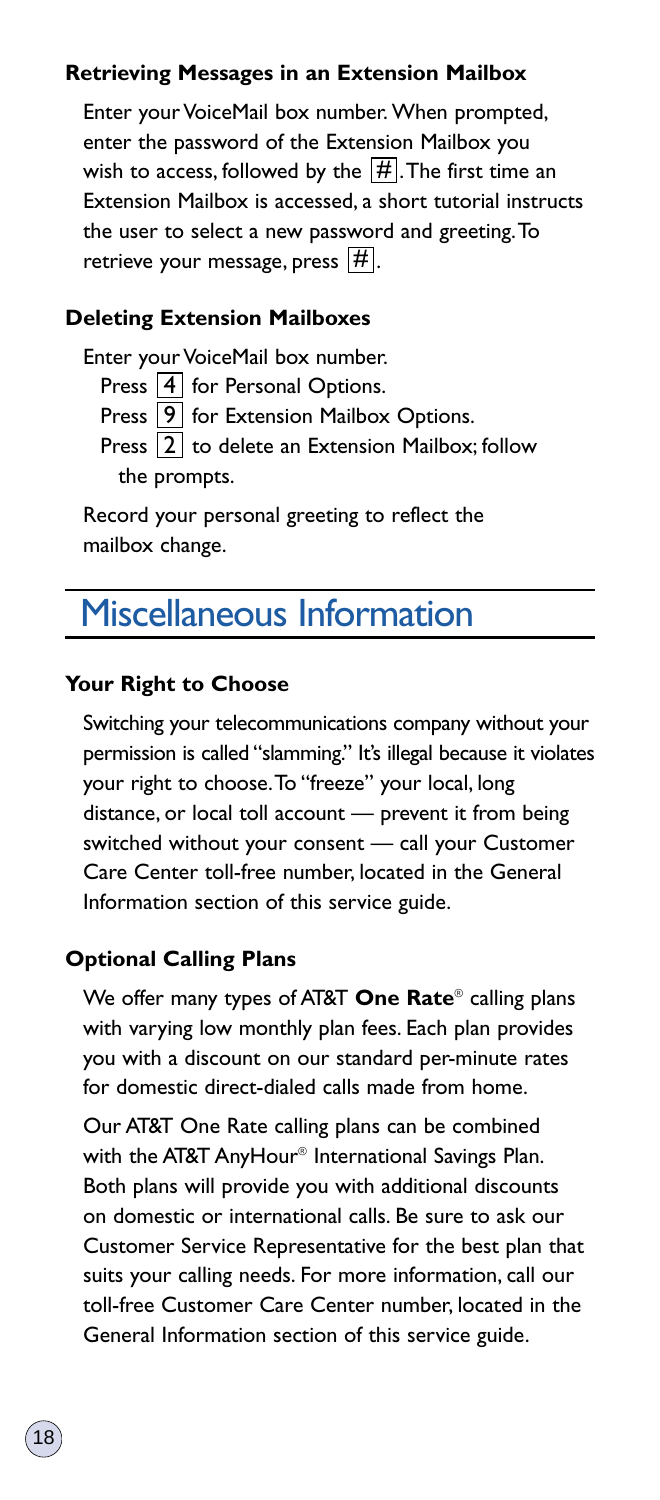### **AT&T Easy Reach 800**

AT&T **Easy Reach 800** provides customers with the ease and convenience of a personal 800 member, so you'll be able to call home from anywhere across the country without having to bother with coins or a calling card.You can even give your personal 800 number to people with whom you want to stay in touch, so that they too can call you toll free.You will be billed a monthly fee for the service, plus the cost of each call made.To sign up for AT&T **Easy Reach 800,** call 1 800 850-8437.

### **Inside Wire Maintenance Plan**

Ever wondered what you'd do if the telephone wires inside your home needed repair? Sign up for the Inside Wire Maintenance Plan and you can stop worrying about it.The plan covers all inside telephone wiring and jacks in your home, and if you ever need service, one of our qualified technicians will be on the way.

### **Online Billing**

For a more convenient way to pay your AT&T bill each month, consider AT&T Online Billing.You can view your monthly online statements, sort, and print anytime. It's simple, secure, and accessible virtually 24 hours a day, 7 days a week.You'll also enjoy special interactive capabilities, like reverse number look-up in case you don't recognize a phone number on your statements. Our Web site address is under the General Information section of this service guide, page 3.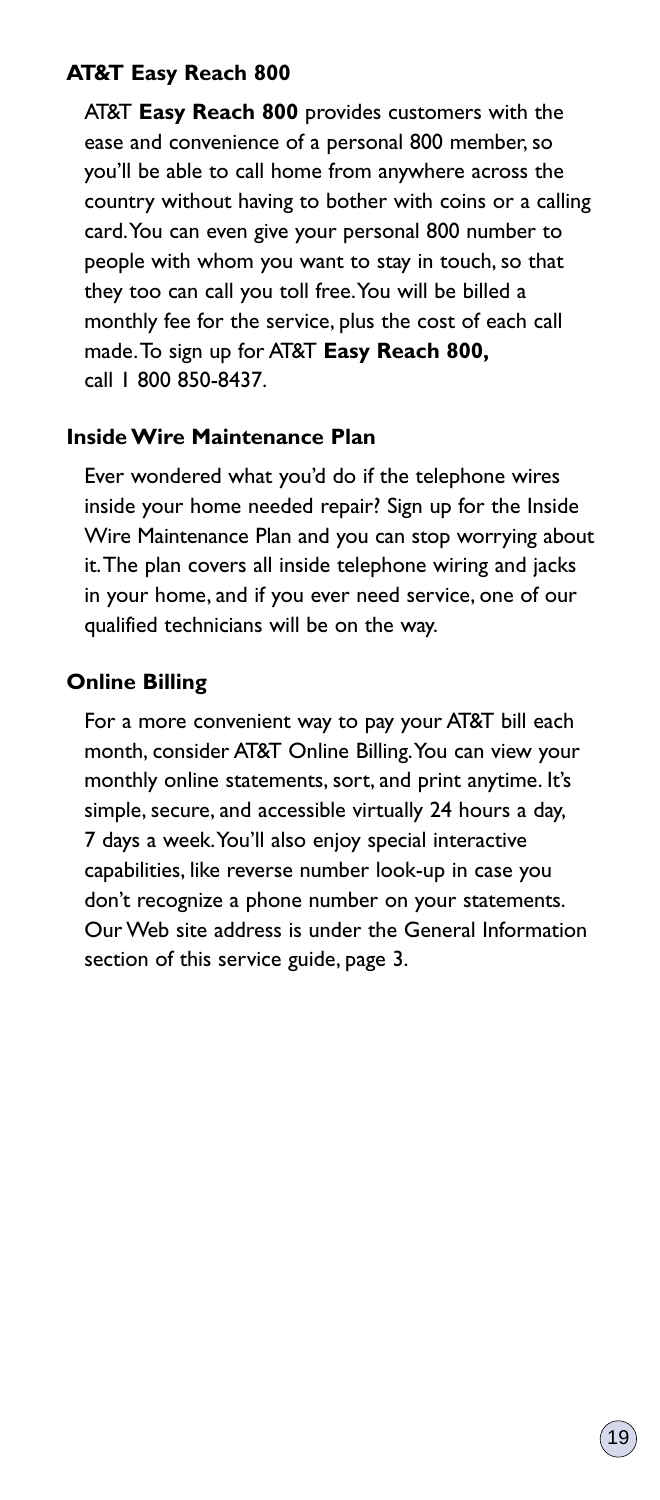# Understanding Your Bill

The sample bill provided in the next few pages is for illustrative purposes only and does not reflect all the features and services AT&T has to offer.



### **A.** Customer Service

Questions? Just call our Customer Care Center toll free.

### **B.** Summary of charges

The total amount due, broken down by service category.

#### **C.** Useful news

Here you'll learn about special offers, opportunities, new benefits, and rewards.

#### **D.** Total amount due

It's easy to find the total amount you owe and when it's due.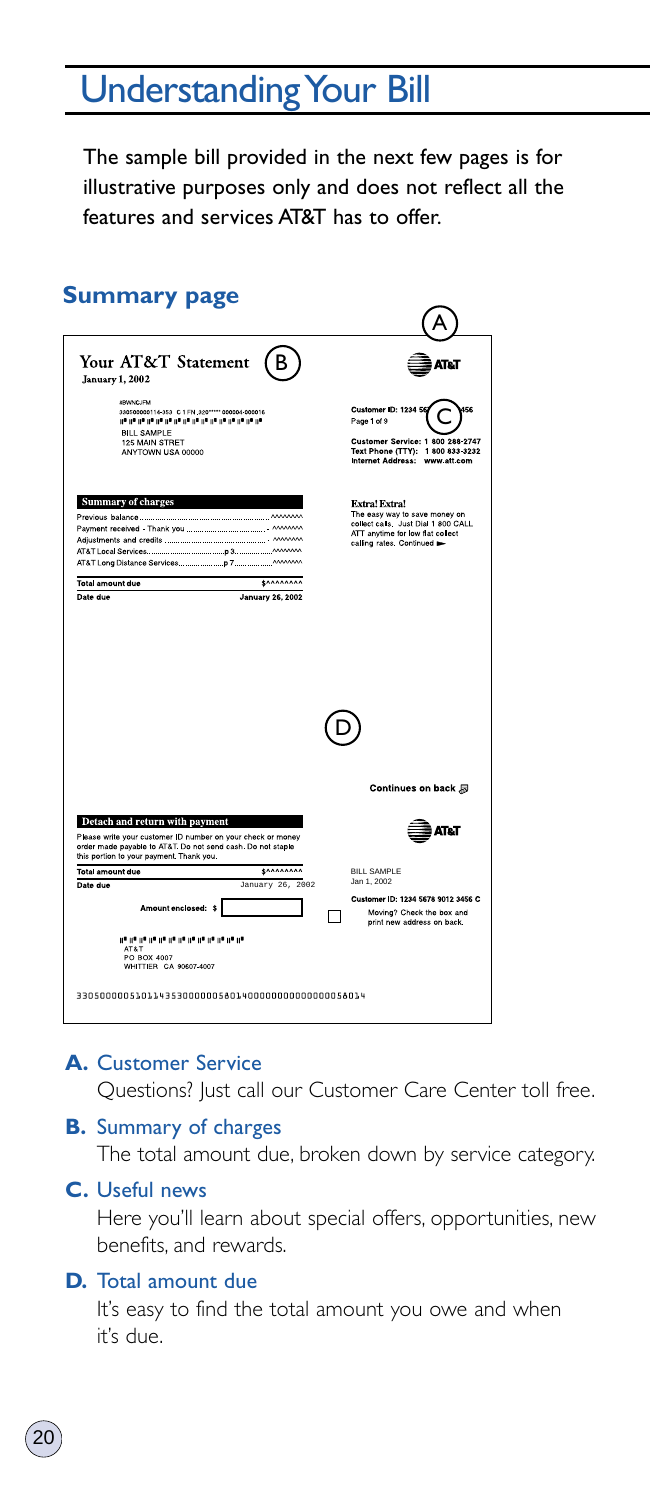# **Local billing**



### **E.** AT&T Local Service summary Local Service amount due, broken down by category.

### **F.** Basic service and calls

Fees for the upcoming month's basic service, maintenance plans, etc.

### **G.** Other local calls

Monthly expenses for per-use calling features, like operator-assisted calls.

### **H.** Custom calling features Monthly charges for calling features like Call Waiting.

## **I.** Installation and repairs Service information and charges for any work done on your phone lines.

- **J.** Federal, state, and local taxes, and surcharges
- **K.** Important information about your local service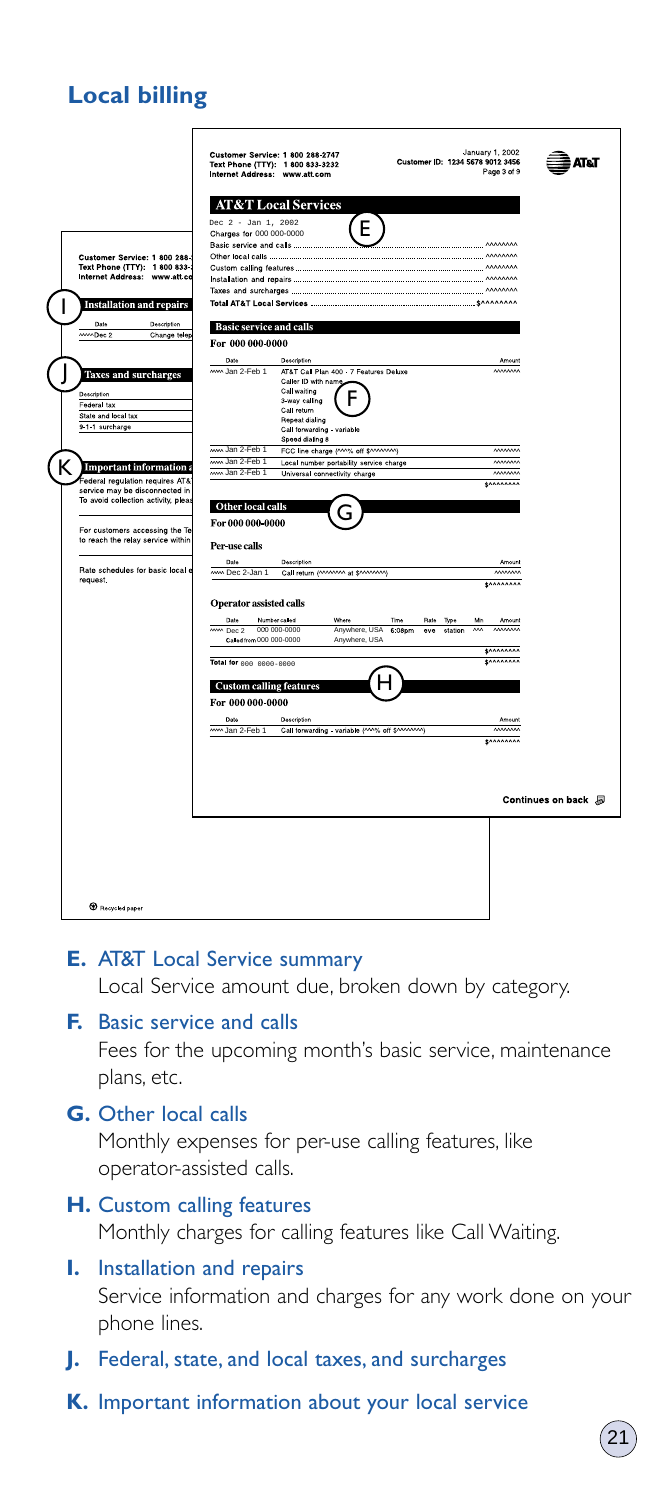# Understanding Your Bill

(continued)

# **Long distance**

| <b>AT&amp;T Long Distance Services</b><br>Dec 2 - Jan 1, 2002<br>Charges for 000 000-0000:<br>AT&T Local One Rate <sup>€</sup> Plus Plan calls<br>Description<br><b>Love int</b><br>AT&T Local One Rate® Plus Plan<br>3.95<br>monthly fee Jan 2 - Feb 1, 2002<br>Direct dialed calls<br>38.00<br>Total AT&T Local One Rate* Plus Plan calls ______________________ \$43.55<br><b>Direct dialed calls</b><br>Date<br>Number called<br>Where<br>Time<br>Rate Type<br>Min<br>Amount.<br>Anywhere. USA 8:00am<br>AMMMM<br>mm Dec 5<br>000 000-0000<br>day<br>direct<br>30<br>www.Dec.7<br>000 000-0000<br>Anywhere. USA 9:35pm<br>ANNANNA<br>eve<br>direct<br>83<br>monon<br>Win Dec 8<br>000 000-0000<br>Anywhere. USA<br>8:18pm<br>58<br>direct<br>ove<br><b>AMMAMA</b><br>With Dec 9<br>000 000-0000<br>Anywhere, USA<br>9:35am<br>61<br>day<br>direct<br><b>ANANAA</b><br>www.Dec 10<br>direct<br>68<br>000 000-0000<br>Anywhere, USA<br>8:18pm<br>eve<br>300 SAAAAAAAA<br><b>Taxes and surcharges</b><br>Description<br>Amount<br><b>ANNANN</b><br>Federal tax<br><b>ANANAA</b><br>State tax<br>S<br>Your selected service providers<br>Telephone No<br>Service<br>Provider<br>As of Date<br>000 000-0000<br>Jan 1, 2002<br>Local<br>AT&T<br>AT&T<br>Jan 1, 2002<br>Local toll<br>Long distance<br>AT&T<br>Jan 1, 2002<br>000 000-0000<br>Local<br>AT&T<br>Jan 1, 2002<br>AT&T<br>Local toll<br>Jan 1, 2002<br>AT&T<br>Long distance<br>Jan 1, 2002 |  |  |  |  |  |
|------------------------------------------------------------------------------------------------------------------------------------------------------------------------------------------------------------------------------------------------------------------------------------------------------------------------------------------------------------------------------------------------------------------------------------------------------------------------------------------------------------------------------------------------------------------------------------------------------------------------------------------------------------------------------------------------------------------------------------------------------------------------------------------------------------------------------------------------------------------------------------------------------------------------------------------------------------------------------------------------------------------------------------------------------------------------------------------------------------------------------------------------------------------------------------------------------------------------------------------------------------------------------------------------------------------------------------------------------------------------------------------------------------------------------------------------------|--|--|--|--|--|
|                                                                                                                                                                                                                                                                                                                                                                                                                                                                                                                                                                                                                                                                                                                                                                                                                                                                                                                                                                                                                                                                                                                                                                                                                                                                                                                                                                                                                                                      |  |  |  |  |  |
|                                                                                                                                                                                                                                                                                                                                                                                                                                                                                                                                                                                                                                                                                                                                                                                                                                                                                                                                                                                                                                                                                                                                                                                                                                                                                                                                                                                                                                                      |  |  |  |  |  |
|                                                                                                                                                                                                                                                                                                                                                                                                                                                                                                                                                                                                                                                                                                                                                                                                                                                                                                                                                                                                                                                                                                                                                                                                                                                                                                                                                                                                                                                      |  |  |  |  |  |
|                                                                                                                                                                                                                                                                                                                                                                                                                                                                                                                                                                                                                                                                                                                                                                                                                                                                                                                                                                                                                                                                                                                                                                                                                                                                                                                                                                                                                                                      |  |  |  |  |  |
|                                                                                                                                                                                                                                                                                                                                                                                                                                                                                                                                                                                                                                                                                                                                                                                                                                                                                                                                                                                                                                                                                                                                                                                                                                                                                                                                                                                                                                                      |  |  |  |  |  |
|                                                                                                                                                                                                                                                                                                                                                                                                                                                                                                                                                                                                                                                                                                                                                                                                                                                                                                                                                                                                                                                                                                                                                                                                                                                                                                                                                                                                                                                      |  |  |  |  |  |
|                                                                                                                                                                                                                                                                                                                                                                                                                                                                                                                                                                                                                                                                                                                                                                                                                                                                                                                                                                                                                                                                                                                                                                                                                                                                                                                                                                                                                                                      |  |  |  |  |  |
|                                                                                                                                                                                                                                                                                                                                                                                                                                                                                                                                                                                                                                                                                                                                                                                                                                                                                                                                                                                                                                                                                                                                                                                                                                                                                                                                                                                                                                                      |  |  |  |  |  |
|                                                                                                                                                                                                                                                                                                                                                                                                                                                                                                                                                                                                                                                                                                                                                                                                                                                                                                                                                                                                                                                                                                                                                                                                                                                                                                                                                                                                                                                      |  |  |  |  |  |
|                                                                                                                                                                                                                                                                                                                                                                                                                                                                                                                                                                                                                                                                                                                                                                                                                                                                                                                                                                                                                                                                                                                                                                                                                                                                                                                                                                                                                                                      |  |  |  |  |  |
|                                                                                                                                                                                                                                                                                                                                                                                                                                                                                                                                                                                                                                                                                                                                                                                                                                                                                                                                                                                                                                                                                                                                                                                                                                                                                                                                                                                                                                                      |  |  |  |  |  |
|                                                                                                                                                                                                                                                                                                                                                                                                                                                                                                                                                                                                                                                                                                                                                                                                                                                                                                                                                                                                                                                                                                                                                                                                                                                                                                                                                                                                                                                      |  |  |  |  |  |
|                                                                                                                                                                                                                                                                                                                                                                                                                                                                                                                                                                                                                                                                                                                                                                                                                                                                                                                                                                                                                                                                                                                                                                                                                                                                                                                                                                                                                                                      |  |  |  |  |  |
|                                                                                                                                                                                                                                                                                                                                                                                                                                                                                                                                                                                                                                                                                                                                                                                                                                                                                                                                                                                                                                                                                                                                                                                                                                                                                                                                                                                                                                                      |  |  |  |  |  |
|                                                                                                                                                                                                                                                                                                                                                                                                                                                                                                                                                                                                                                                                                                                                                                                                                                                                                                                                                                                                                                                                                                                                                                                                                                                                                                                                                                                                                                                      |  |  |  |  |  |
|                                                                                                                                                                                                                                                                                                                                                                                                                                                                                                                                                                                                                                                                                                                                                                                                                                                                                                                                                                                                                                                                                                                                                                                                                                                                                                                                                                                                                                                      |  |  |  |  |  |
|                                                                                                                                                                                                                                                                                                                                                                                                                                                                                                                                                                                                                                                                                                                                                                                                                                                                                                                                                                                                                                                                                                                                                                                                                                                                                                                                                                                                                                                      |  |  |  |  |  |
|                                                                                                                                                                                                                                                                                                                                                                                                                                                                                                                                                                                                                                                                                                                                                                                                                                                                                                                                                                                                                                                                                                                                                                                                                                                                                                                                                                                                                                                      |  |  |  |  |  |
|                                                                                                                                                                                                                                                                                                                                                                                                                                                                                                                                                                                                                                                                                                                                                                                                                                                                                                                                                                                                                                                                                                                                                                                                                                                                                                                                                                                                                                                      |  |  |  |  |  |
|                                                                                                                                                                                                                                                                                                                                                                                                                                                                                                                                                                                                                                                                                                                                                                                                                                                                                                                                                                                                                                                                                                                                                                                                                                                                                                                                                                                                                                                      |  |  |  |  |  |
|                                                                                                                                                                                                                                                                                                                                                                                                                                                                                                                                                                                                                                                                                                                                                                                                                                                                                                                                                                                                                                                                                                                                                                                                                                                                                                                                                                                                                                                      |  |  |  |  |  |
|                                                                                                                                                                                                                                                                                                                                                                                                                                                                                                                                                                                                                                                                                                                                                                                                                                                                                                                                                                                                                                                                                                                                                                                                                                                                                                                                                                                                                                                      |  |  |  |  |  |
|                                                                                                                                                                                                                                                                                                                                                                                                                                                                                                                                                                                                                                                                                                                                                                                                                                                                                                                                                                                                                                                                                                                                                                                                                                                                                                                                                                                                                                                      |  |  |  |  |  |
|                                                                                                                                                                                                                                                                                                                                                                                                                                                                                                                                                                                                                                                                                                                                                                                                                                                                                                                                                                                                                                                                                                                                                                                                                                                                                                                                                                                                                                                      |  |  |  |  |  |
|                                                                                                                                                                                                                                                                                                                                                                                                                                                                                                                                                                                                                                                                                                                                                                                                                                                                                                                                                                                                                                                                                                                                                                                                                                                                                                                                                                                                                                                      |  |  |  |  |  |
|                                                                                                                                                                                                                                                                                                                                                                                                                                                                                                                                                                                                                                                                                                                                                                                                                                                                                                                                                                                                                                                                                                                                                                                                                                                                                                                                                                                                                                                      |  |  |  |  |  |
|                                                                                                                                                                                                                                                                                                                                                                                                                                                                                                                                                                                                                                                                                                                                                                                                                                                                                                                                                                                                                                                                                                                                                                                                                                                                                                                                                                                                                                                      |  |  |  |  |  |
|                                                                                                                                                                                                                                                                                                                                                                                                                                                                                                                                                                                                                                                                                                                                                                                                                                                                                                                                                                                                                                                                                                                                                                                                                                                                                                                                                                                                                                                      |  |  |  |  |  |
|                                                                                                                                                                                                                                                                                                                                                                                                                                                                                                                                                                                                                                                                                                                                                                                                                                                                                                                                                                                                                                                                                                                                                                                                                                                                                                                                                                                                                                                      |  |  |  |  |  |
|                                                                                                                                                                                                                                                                                                                                                                                                                                                                                                                                                                                                                                                                                                                                                                                                                                                                                                                                                                                                                                                                                                                                                                                                                                                                                                                                                                                                                                                      |  |  |  |  |  |
|                                                                                                                                                                                                                                                                                                                                                                                                                                                                                                                                                                                                                                                                                                                                                                                                                                                                                                                                                                                                                                                                                                                                                                                                                                                                                                                                                                                                                                                      |  |  |  |  |  |
|                                                                                                                                                                                                                                                                                                                                                                                                                                                                                                                                                                                                                                                                                                                                                                                                                                                                                                                                                                                                                                                                                                                                                                                                                                                                                                                                                                                                                                                      |  |  |  |  |  |
|                                                                                                                                                                                                                                                                                                                                                                                                                                                                                                                                                                                                                                                                                                                                                                                                                                                                                                                                                                                                                                                                                                                                                                                                                                                                                                                                                                                                                                                      |  |  |  |  |  |
|                                                                                                                                                                                                                                                                                                                                                                                                                                                                                                                                                                                                                                                                                                                                                                                                                                                                                                                                                                                                                                                                                                                                                                                                                                                                                                                                                                                                                                                      |  |  |  |  |  |
|                                                                                                                                                                                                                                                                                                                                                                                                                                                                                                                                                                                                                                                                                                                                                                                                                                                                                                                                                                                                                                                                                                                                                                                                                                                                                                                                                                                                                                                      |  |  |  |  |  |
|                                                                                                                                                                                                                                                                                                                                                                                                                                                                                                                                                                                                                                                                                                                                                                                                                                                                                                                                                                                                                                                                                                                                                                                                                                                                                                                                                                                                                                                      |  |  |  |  |  |
|                                                                                                                                                                                                                                                                                                                                                                                                                                                                                                                                                                                                                                                                                                                                                                                                                                                                                                                                                                                                                                                                                                                                                                                                                                                                                                                                                                                                                                                      |  |  |  |  |  |

# **L.** AT&T Long Distance Service

Calls listed in an organized, easy-to-read manner.

### **M.** Federal, state, and local taxes, and surcharges

### **N.** Selected service providers

22

Providers for your local, local toll (regional toll), and long distance services are listed for your reference.

Please note that monthly charges for AT&T Local Service, long distance plans, and calling features are billed in advance for the first full month, consistent with industry standards.These charges will be prorated from the date your service was activated; therefore, your bill may be as high as twice the expected amount for the first month. Future bills will include only one full month's charges. Most customers will likely receive a partial month's credit from their previous provider.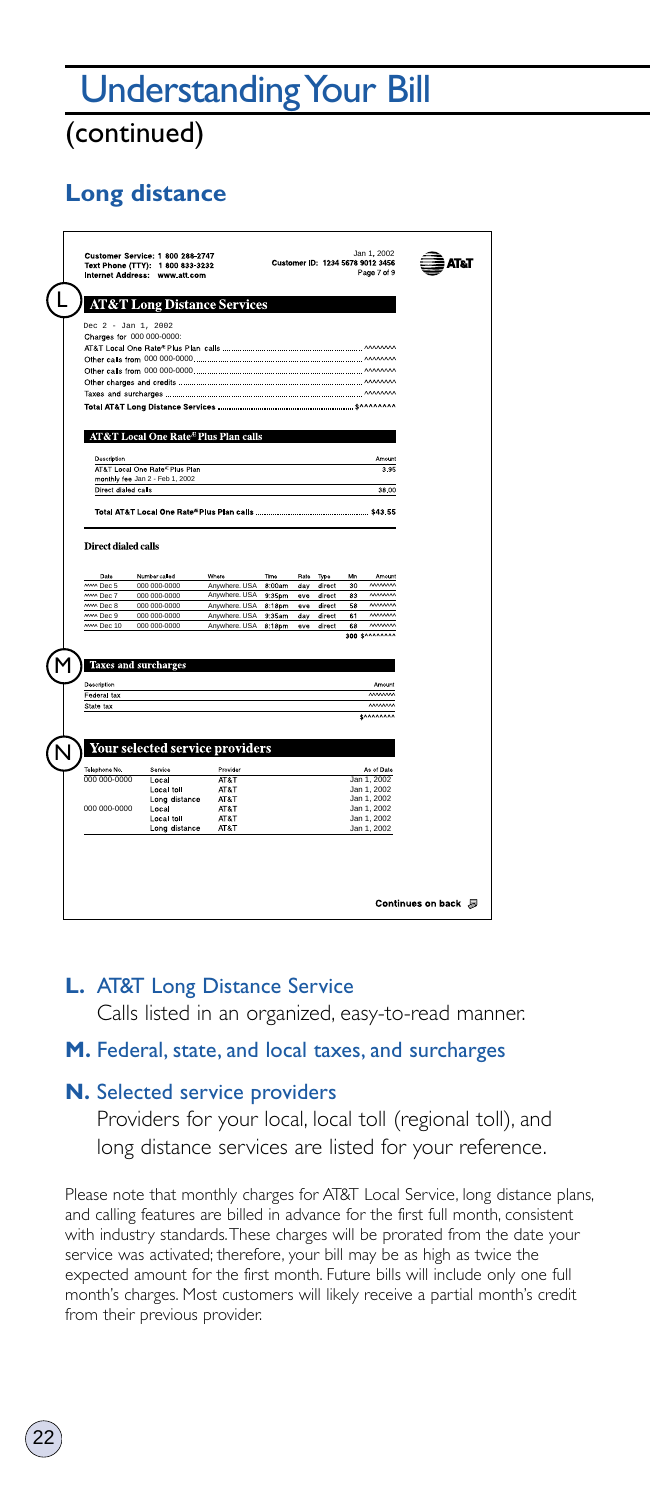# AT&T VoiceMail Terms and Conditions

The following terms and conditions (this "Agreement") will govern AT&T's provision and your use of AT&T VoiceMail (the "Service").The Service described in this guide is provided to you by AT&T with these terms and conditions. Upon the earliest of your use of the Service or your paying any charge relating to the Service, you are indicating your agreement to be bound by all of the provisions of these terms and conditions, including any modification to the terms and conditions adopted by AT&T in the future.

**1. DESCRIPTION OF SERVICE.** The Service is provided as defined in Your Guide. The Service requires Touch-Tone telephone service and a call forwarding feature.When you ordered the Service, unless otherwise instructed, an order was placed on your behalf for the following features: (1) call forwarding upon both busy signal and ring–no answer, and (2) message waiting indicator.You are responsible for the charges for these services, which will be billed to you on a monthly basis.

**2. CHARGES AND PAYMENT FOR SERVICE.** You agree to pay all applicable charges for the Service in full when due, including service activation charges and monthly service charges together with any applicable taxes and other surcharges. If you fail to pay the monthly service charges and/or related taxes and surcharges by the required due date, AT&T may notify you that it will be terminating your Service unless all charges are paid within the time frame specified in the notice. Current VoiceMail charges may be obtained by calling the AT&T Local Service Center at 1 800 662-3036.

**3. LAWFUL USE OF SERVICE.** You are solely responsible for the contents of your transmissions through the Service.You agree to use the Service in a manner consistent with applicable laws and regulations and with this Agreement and to ensure that all other users of your Service also use it in such manner.You agree not to transmit through the Service any unlawful, harassing, libelous, abusive, threatening, harmful, obscene, or otherwise objectionable material of any kind or nature.

**4.YOUR RESPONSIBILITY TO RETRIEVE MESSAGES.** AT&T assumes no responsibility for the deletion or failure to store or retrieve VoiceMail messages. As described in Your Guide, your Service will retain only a limited number of messages and will store messages only for a limited number of days. AT&T retains the right, at AT&T's sole discretion and at any time, to change any of the capacity limits on message exchange and storage. Accordingly, timely retrieval of messages is your responsibility.

**5. PRIVACY STATEMENT.** AT&T considers voice mail to be private correspondence between a sender and a recipient. It is the policy of AT&T to respect the privacy of its subscribers.Therefore, AT&T will not monitor, edit, or intentionally disclose the contents of your private communications unless required to so do by law or in the good faith belief that

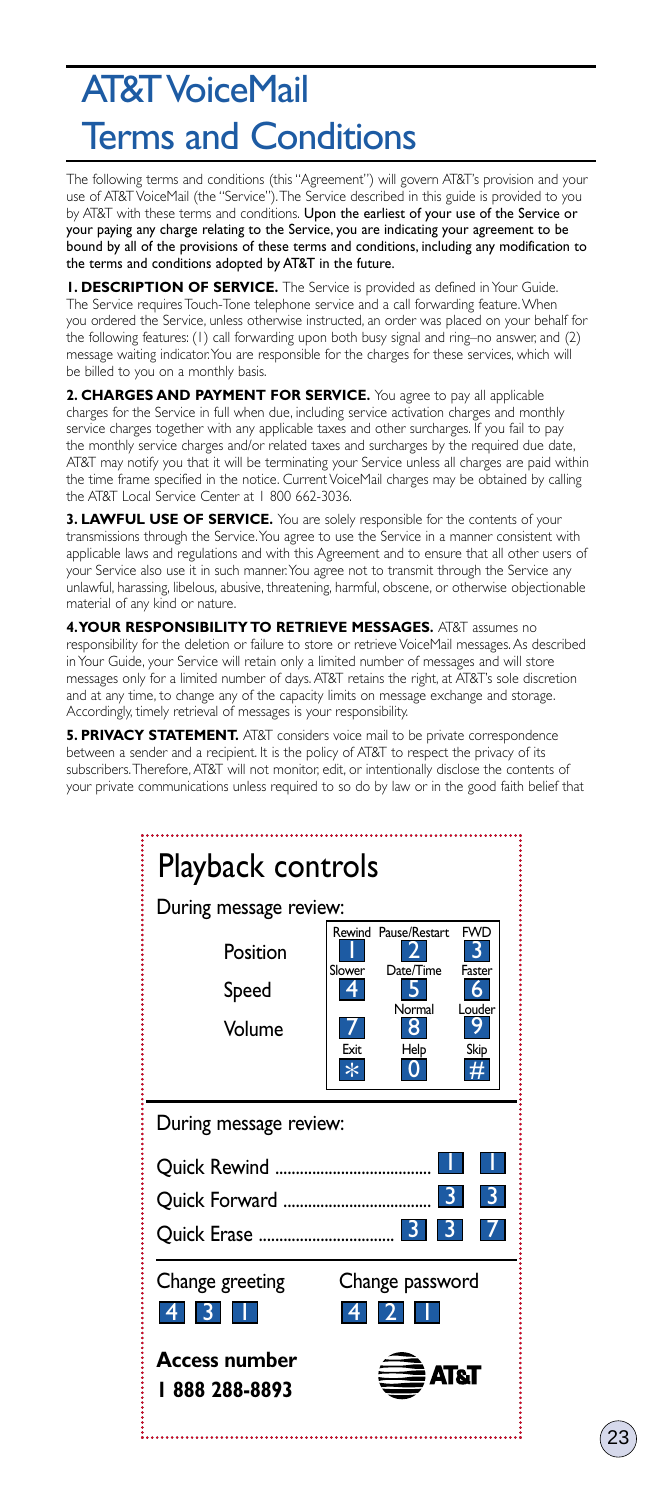such action is necessary to: (1) comply with legal process served upon AT&T; (2) protect and defend the rights or property of AT&T; or (3) act under apparently exigent circumstances to protect the personal safety of its subscribers or the public.You acknowledge and agree that AT&T neither endorses the contents of your communications nor assumes responsibility for any material contained therein.

**6. LIMITED WARRANTY.** You expressly agree that use of the Service is at your sole risk. AT&T warrants that the Service shall perform substantially as described in Your Guide. AT&T does not warrant that the operation of the Service will meet your requirements or that the service will be uninterrupted, timely, secure, or error-free or that the Service will always be available.You agree to promptly notify AT&T by calling 1 800 662-3036 or by other means anytime the Service is not operating properly. EXCEPT AS SET FORTH IN THIS SECTION, AT&T MAKES NO OTHER WARRANTIES, EXPRESS OR IMPLIED, REGARDING THE SERVICE, INCLUDING BUT NOT LIMITED TO THE IMPLIED WARRANTIES OF MERCHANTABILITY, FITNESS FOR A PARTICULAR PURPOSE, AND NONINFRINGEMENT. SOME JURISDICTIONS DO NOT ALLOW THE EXCLUSION OF CERTAIN WARRANTIES. HOWEVER, SUBSCRIBER AND AT&T AGREE THAT ALL LEGALLY APPLICABLE EXCLUSIONS WILL APPLY.

**7. MAINTENANCE AND SERVICE INTERRUPTIONS.** AT&T may schedule maintenance for the equipment and facilities that provide the Service to you. AT&T will try to perform maintenance with minimum interruption to your Service.When practical, AT&T will notify you of planned maintenance by leaving a message in your VoiceMail box. During any scheduled maintenance, the Service will be unavailable to you. If the Service is interrupted or unavailable to you due solely to the fault of AT&T for a period of more than six consecutive hours during a given calendar month, other than for scheduled maintenance, AT&T shall, upon your request, credit you with the greater of (a) your combined Monthly Service Charge (prorated) for the period of interruption or (b) \$1.00.

**8. LIMITATION OF LIABILITY.** AT&T will not be liable for Service interruptions or failures or any other problems associated with the Service caused by or arising from circumstances beyond its control.This includes, without limitation, any problem relating to telephone service, material shortages, unusual work loads, natural catastrophe, labor strikes, civil disturbances, weather, water damage, fire, acts of war, and terrorist acts.

AT&T WILL BE LIABLE TO YOU FOR ANY DAMAGES THAT ARE CAUSED TO YOU BY AT&T'S WILLFUL MISCONDUCT AND FOR ANY PROVEN DIRECT DAMAGES TO REAL OR TANGIBLE PERSONAL PROPERTY OR FOR BODILY INJURY OR DEATH THAT IS CAUSED BY AT&T'S NEGLIGENCE. IN ALL OTHER SITUATIONS, AT&T'S TOTAL LIABILITY FOR ANY CLAIMS OR DAMAGES ARISING IN CONNECTION WITH THE SERVICE, INCLUDING CLAIMS OR DAMAGES RESULTING FROM AT&T'S NEGLIGENCE, SHALL NOT EXCEED ONE MONTH'S CHARGE FOR THE SERVICE. AT&T SHALL NOT BE LIABLE FOR ANY INDIRECT, INCIDENTAL, SPECIAL, OR CONSEQUENTIAL DAMAGES



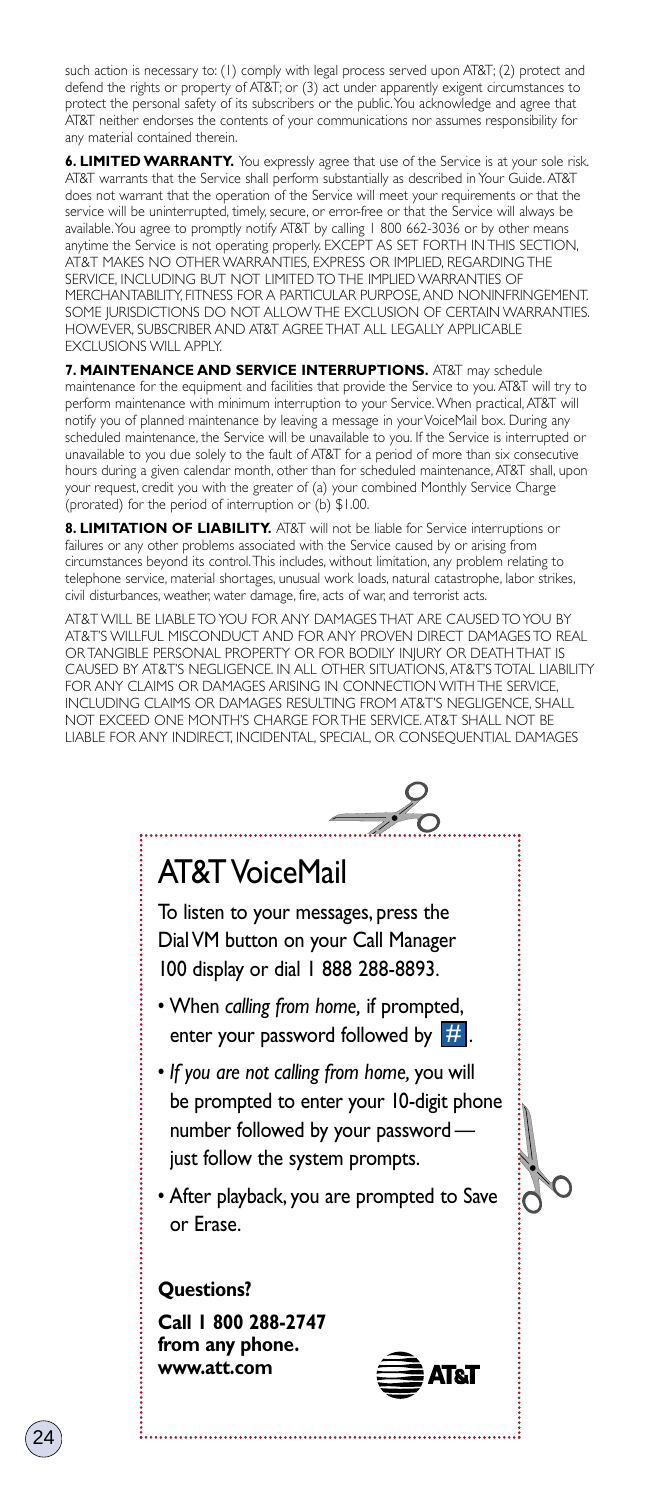RESULTING FROM YOUR USE OR INABILITY TO USE THE SERVICE OR MESSAGES RECEIVED OR ALTERATION OF YOUR MESSAGES, INCLUDING BUT NOT LIMITED TO DAMAGES FOR LOST PROFITS OR REVENUES OF ANY KIND,WHETHER SUCH CLAIMS OR DAMAGES ARISE IN CONTRACT,TORT (INCLUDING NEGLIGENCE), STRICT LIABILITY, OR OTHERWISE.

**9. MODIFICATIONS TO SERVICE.** AT&T unilaterally reserves the right to modify or discontinue the Service or any Service feature or capability at any time effective immediately upon notice to you by U.S. Mail, by placing a message in your VoiceMail box, or by publication (e.g., by posting a notice on our Web site at www.att.com, or by publishing a notice in a newspaper of general circulation). If you continue using this Service after such modification, you will be deemed to have accepted these modifications.You agree that AT&T shall not be liable to you or any third party should AT&T exercise its right to modify or discontinue the Service

**10.TERM AND TERMINATION.** AT&T will provide the Service to you on a month-to-month basis. AT&T may discontinue or terminate your Service at any time under the procedures described in Paragraph 9 or immediately upon notice based upon your misuse of or failure to pay for the Service or any other violation of the Terms and Conditions of this Agreement.You may terminate the Service by notifying AT&T at 1 800 662-3036. When the Service is terminated by you, AT&T will continue to provide the Service for a maximum of three days from the date of your notification to AT&T to allow time for an orderly transition of messaging functions. AT&T will have no obligation thereafter to forward any unread or unsent messages to you or to any third party.

**11. AVAILABILITY OF SERVICE.** AT&T will provide the Service to you only if AT&T is able to bill you and has in place in your area the technical facilities necessary to provide the Service. AT&T will not be able to provide the Service to you if you have a rotary phone.

12. DISPUTE RESOLUTION. It is important that you read this section carefully. This section provides for resolution of disputes through final and binding arbitration before a neutral arbitrator instead of a court by a judge or through a class action.You continue to have certain rights to obtain relief from a federal or state regulatory agency.

**a. Binding Arbitration.** The arbitration process is governed by the Federal Arbitration Act ("FAA"), 9 U.S.C. §§ 1–16.You have the right to take any dispute that qualifies to small claims court rather than arbitration. All other disputes arising out of or related to this Agreement must be resolved by final and binding arbitration.This includes any dispute based on any product, service, or advertising having a connection with this Agreement and any dispute not finally resolved by a small claims court.The arbitration will be conducted by one arbitrator. If any portion of this Dispute Resolution Section is determined to be unenforceable, then the remainder shall be given full force and effect.

The arbitration of any dispute involving \$10,000 or less shall be conducted in accordance with the Consumer Arbitration Rules of the American Arbitration Association ("AAA"), as modified by this Agreement, which are in effect on the date a dispute is submitted to the AAA.The AAA's Commercial Arbitration Rules and fee schedules will apply to any disputes in excess of \$10,000.You have the right to be represented by counsel in an arbitration. In conducting the arbitration and making any award, the arbitrator shall be bound by and strictly enforce the terms of this Agreement and may not limit, expand, or otherwise modify its terms.

**No dispute may be joined with another lawsuit, or in an arbitration with a dispute of any other person, or resolved on a classwide basis.The arbitrator may not award damages that are not expressly authorized by this Agreement and may not award punitive damages or attorneys' fees unless such damages are expressly authorized by a statute.You and AT&T both waive any claims for an award of damages that are excluded under this Agreement.**

**b. Arbitration Information.** Before you take a dispute to arbitration or to small claims court, you must first contact our customer account representatives at the toll-free customer service number on your AT&T bill for the Service to give us an opportunity to resolve the dispute. Similarly, before AT&T takes a dispute to arbitration, we must first attempt to resolve it by contacting you. If the dispute cannot be satisfactorily resolved within 60 days from the date you or AT&T is notified by the other of a dispute, either party may then contact the AAA in writing at AAA Service Center, 134555 Noel Road, Suite 1750, Dallas,Texas 75240-6620 and request arbitration of the dispute. Information about the arbitration process and the AAA's Arbitration Rules and its fees are available from the AAA on the Internet at www.adr.org or at the AAA address provided above.